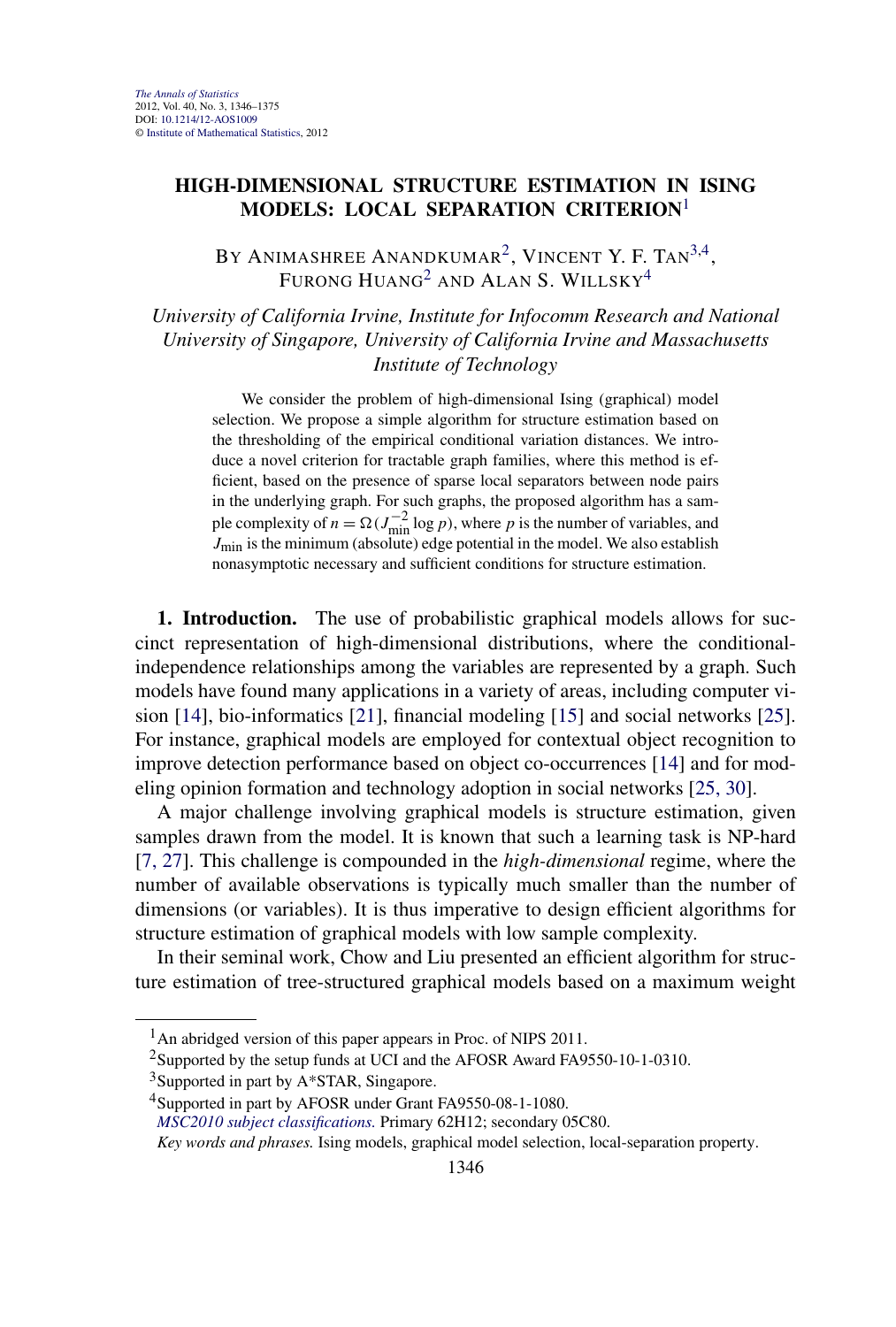spanning tree algorithm [\[16\]](#page-27-0). Since then, various algorithms have been proposed for structure estimation of sparse graphical models. They can be broadly classified into two categories: combinatorial algorithms [\[10, 39\]](#page-27-0) and those based on convex relaxation [\[11, 37, 41, 42\]](#page-27-0). The former approach is typically based on certain local tests on small groups of data, and then combining them to output a graph structure, while the latter approach involves solving a penalized convex optimization problem. See Section [1.2](#page-3-0) for a detailed discussion of these approaches.

In this paper, we propose a novel local algorithm and analyze its performance for structure estimation of Ising models, which are pairwise binary graphical models. Our proposed algorithm circumvents one of the primary limitations of existing local algorithms [\[10, 39\]](#page-27-0) for consistent estimation in high-dimensions—that the graphs have a bounded degree as the number of nodes *p* tends to infinity. We give a precise characterization of the class of graphs which can be consistently recovered by our algorithm with low computational and sample complexities. We demonstrate that a fundamental property shared by these graphs is that they have *sparse local vertex separators* between any two nonneighbors in the graph. A wide variety of graphs satisfy this property. These include large girth graphs, the Erdős–Rényi random graphs<sup>5</sup> [\[8\]](#page-27-0) and the power-law graphs [\[18\]](#page-27-0), as well as graphs with short cycles such as the small-world graphs [\[51\]](#page-29-0) and other hybrid graphs [\[18, Chapter](#page-27-0) [12\]](#page-27-0).

Our results are applicable in the realms of social networks, bio-informatics, computer vision and so on. Here, we elaborate on its relevance to social networks. The aforementioned graphs (i.e., the power-law and the small-world graphs) have been employed extensively for modeling the topologies of social networks [\[2, 40\]](#page-26-0). More recently, Ising models on such topologies have been employed for modeling various phenomena in social networks [\[48\]](#page-29-0), such as opinion formation [\[23, 25, 34\]](#page-27-0) and technology adoption [\[30\]](#page-28-0). A concrete example is the use of an Ising model for the U.S. senate voting network [\[52\]](#page-29-0). The nodes of the graph represent the senators, and the data are the voting decisions made by the senators. Estimating the graph reveals interesting relationships between the senators and the effect of political affiliations on their decisions. Similarly, in many other scenarios (e.g., online social networks), we have access to a sequence of measurements at the nodes of the network. For instance, we may gather the opinions of different users or measure the popularity of new technologies. As a first-order approximation, we can regard such a sequence of measurements as being independent and identically distributed (i.i.d.) samples drawn from an Ising model. Our findings imply that the topology of such social-network models can be efficiently estimated under some mild and transparent conditions.

 $5$ The Erdős–Rényi graphs have sparse local vertex separators asymptotically almost surely (a.a.s.) with respect to the random graph measure. Indeed, whenever we mention ensembles of random graphs in the sequel, our statements are taken to hold a.a.s.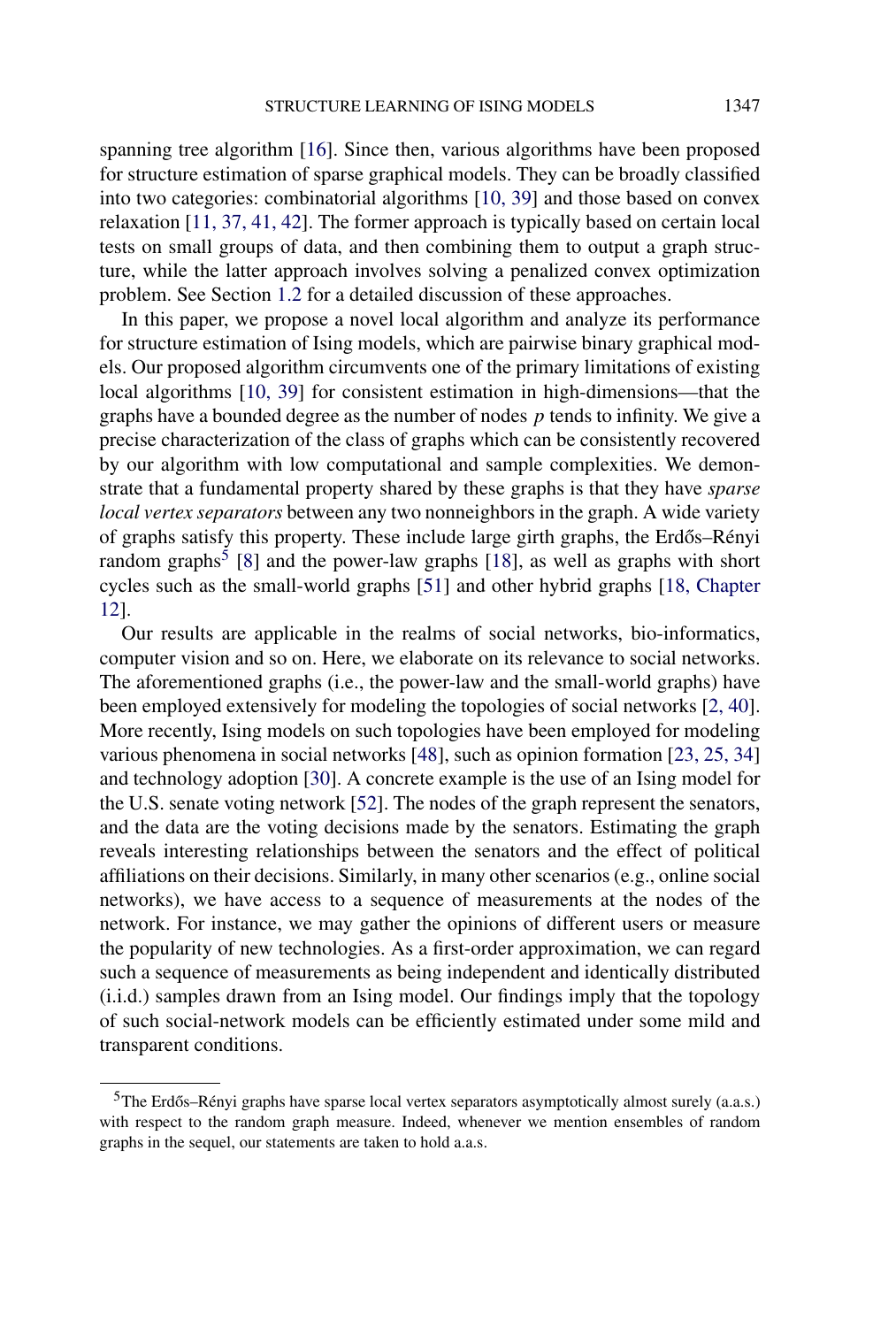1.1. *Summary of results*. Our main contributions in this work are threefold. We propose a simple algorithm for structure estimation of Ising models. The algorithm is based on approximate conditional independence testing based on conditional variation distances. Second, we derive sample complexity results for consistent structure estimation in high dimensions. Third, we prove novel lower bounds on the sample complexity required for any learning algorithm to be consistent for model selection.

We propose an algorithm for structure estimation, termed as conditional variation distance thresholding (CVDT), which tests if two nodes are neighbors by searching for a node set which (approximately) separates them in the underlying Markov graph. It first computes the minimum empirical conditional variation distance in [\(14\)](#page-7-0) of a given node pair over conditioning sets of bounded cardinality *η*. Second, if the minimum exceeds a given threshold (depending on the number of samples  $n$  and the number of nodes  $p$ ), the node pair is declared as an edge. This test has a computational complexity of  $O(p^{n+2})$ . Thus, the computational complexity is low if  $\eta$  is small. Further, it requires only low-order statistics (up to order  $η + 2$ ). We establish that the parameter  $η$  is a bound on the size of local vertex-separators between any two nonneighbors in the graph, and is small for many common graph families, introduced before.

We establish that under a set of mild and transparent assumptions, structure learning is consistent in high dimensions for CVDT when the number of samples scales as  $n = \Omega(J_{\text{min}}^{-2} \log p)$ , for a *p*-node graph, where  $J_{\text{min}}$  is the minimum (absolute) edge-potential of the Ising model. We relate the conditions for successful graph recovery to certain phase transitions in the Ising model. We also derive (nonasymptotic) PAC guarantees for CVDT and provide explicit results for specific graph families.

We derive a lower bound (necessary condition) on the sample complexity required for consistent structure learning with positive probability by any algorithm. We prove that  $n = \Omega(c \log p)$  number of samples is required by any algorithm to ensure consistent learning of Erdős–Rényi random graphs, where  $c$  is the average degree, and *p* is the number of nodes. We also present a nonasymptotic necessary condition which employs information-theoretic techniques such as Fano's inequality and typicality. We also provide results for other graph families such as the girth-constrained graphs and augmented graphs.

Our results have several ramifications: we characterize the trade-off between various graph parameters, such as the maximum degree, threshold for local path length and the strength of edge potentials for efficient and consistent structure estimation. For instance, we establish a natural relationship between maximum degree and girth of a graph for consistent estimation: graphs with large degrees can be consistently estimated by our algorithm when they also have large girths. Indeed, in the extreme case of trees which have infinite girth, they can be consistently estimated with no constraint on the node degrees, corroborating the initial observation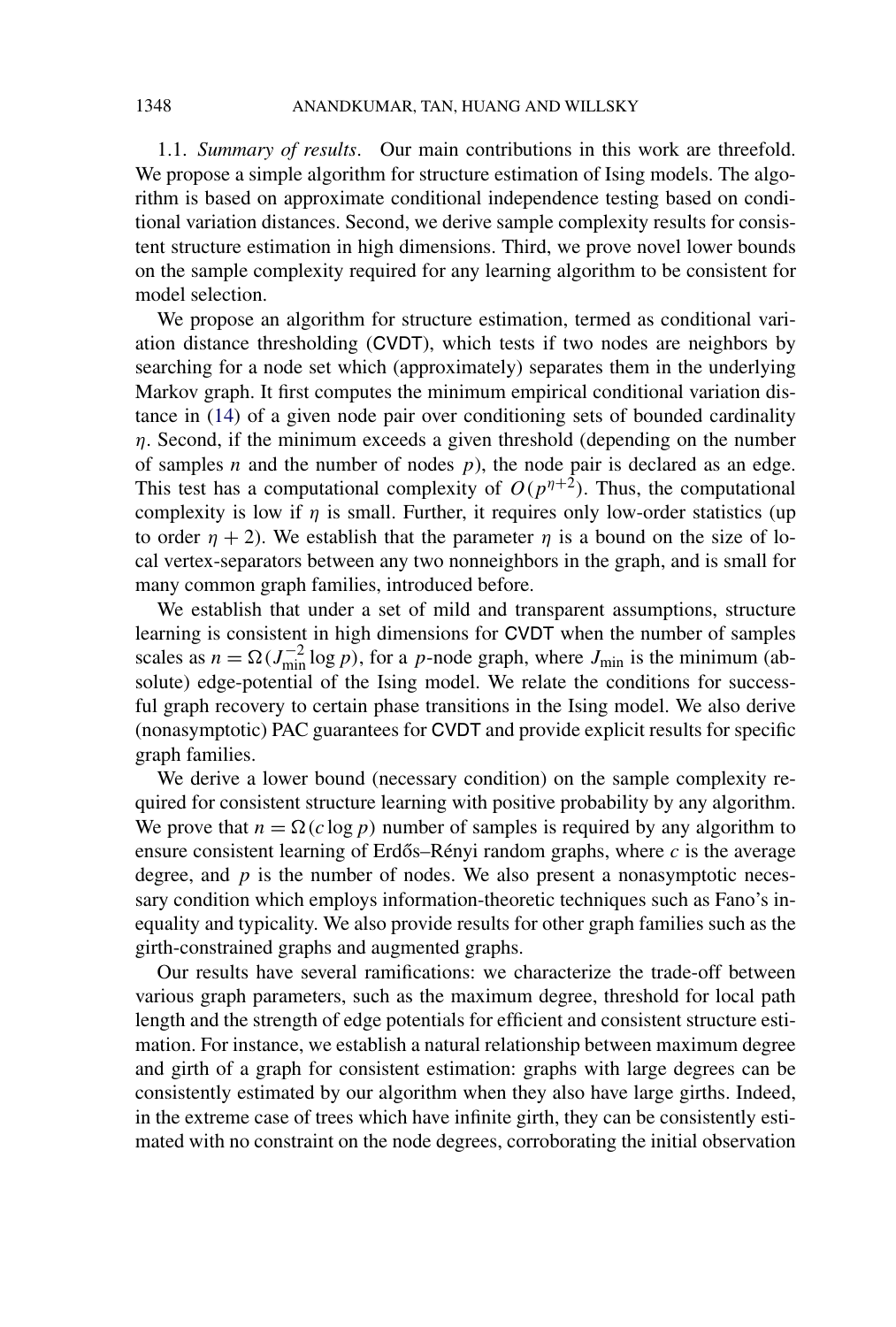<span id="page-3-0"></span>by Chow and Liu [\[16\]](#page-27-0). We also derive stronger guarantees for many random-graph families. For instance, for the Erdős–Rényi random graph family and the smallworld family (which is the union of a *d*-dimensional grid and an Erdős–Rényi random graph), the minimum sample complexity scales as  $n = \Omega(c^2 \log p)$ , where  $c$  is the average degree of the Erdős–Rényi random graph. Thus, when the average degree is bounded  $[c = O(1)]$ , the sample complexity of our algorithm scales as  $n = \Omega(\log p)$ . Recall that the sample complexity of learning tree models is  $\Omega(\log p)$  [\[47\]](#page-29-0). Thus, we establish that the complexity of learning sparse random graphs using the proposed algorithm is akin to learning tree models in certain parameter regimes.

Our sufficient conditions for consistent structure estimation impose transparent constraints on the graph structure and the parameters. The structural property is related to the presence of sparse local vertex separators between nonadjacent node pairs in the graph. The conditions on the parameters require that the edge potentials of the Ising model be below a certain threshold, which we explicitly characterize. In fact, we establish that below this threshold, the effect of long-range paths in the model decays and that graph estimation is feasible via local conditioning, as prescribed by our algorithm. Similar notions have been previously established in other contexts, for example, to establish polynomial mixing time for Gibbs sampling of the Ising model [\[32\]](#page-28-0). We compare these different criteria and show that we can guarantee consistent learning in high dimensions under weaker conditions than those required for polynomial mixing of Gibbs sampling. Ours is the first work (to the best of the authors' knowledge) to establish such explicit connections between structure estimation and the statistical physics properties (i.e., phase transitions) of Ising models. Establishing these results requires the development and use of tools (e.g., self-avoiding walk trees), not previously employed for learning problems.

1.2. *Related work*. The problem of structure estimation of a general graphical model [\[7, 27\]](#page-27-0) is NP-hard. However, for tree-structured graphical models, the maximum-likelihood (ML) estimation can be implemented efficiently via the Chow–Liu algorithm [\[16\]](#page-27-0) since ML estimation reduces to a maximum-weight spanning tree problem where the edge weights are the empirical mutual information quantities, computed from samples. It can be established that the sample complexity for the Chow–Liu algorithm scales as  $n = \Omega(\log p)$ , where p is the number of variables [\[47\]](#page-29-0). Error-exponent analysis of the Chow–Liu algorithm was performed in [\[45, 46\]](#page-28-0), and extensions to general acyclic models [\[33, 47\]](#page-28-0) and trees with latent (or hidden) variables [\[15\]](#page-27-0) have also been studied recently.

Given the feasibility of structure learning of tree models, a natural extension is to consider learning the structures of *junction trees*. <sup>6</sup> Efficient algorithms

<sup>6</sup>Junction trees are formed by triangulating a given graph, and its nodes correspond to the maximal cliques of the triangulated graph [\[49\]](#page-29-0). The *treewidth* of a graph is one less than the minimum possible size of the maximum clique in the triangulated graph over all possible triangulations.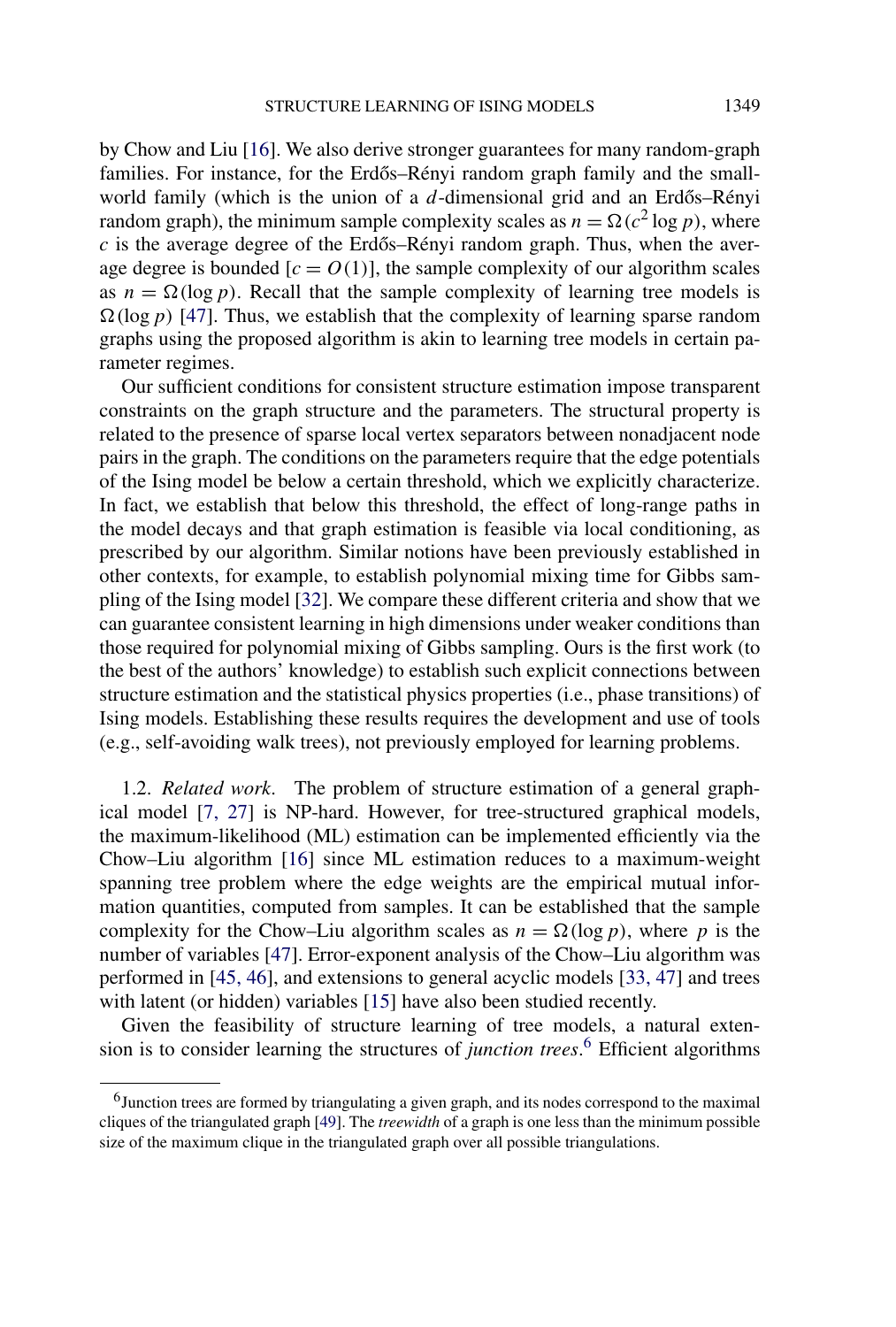have been previously proposed for learning junction trees with bounded treewidth (e.g., [\[12\]](#page-27-0)). However, the complexity of these algorithms is exponential in the tree width, and hence are not practical when the graphs have unbounded treewidth.<sup>7</sup>

There are mainly two classes of algorithms for graphical model selection: localsearch based approaches [\[10, 39\]](#page-27-0) and those based on convex optimization [\[11, 37,](#page-27-0) [41, 42\]](#page-27-0). The latter approach typically incorporates an  $\ell_1$  penalty term to encourage sparsity in the graph structure. In [\[41\]](#page-28-0), structure estimation of Ising models is considered where neighborhood selection for each node is performed, based on  $\ell_1$ -penalized logistic regression. It was shown that this algorithm has a sample complexity of  $n = \Omega(\Delta^3 \log p)$  under a set of so-called "incoherence" conditions. However, the incoherence conditions are not easy to interpret and NP-hard to verify in general models [\[6\]](#page-27-0). For more detailed comparison, see Section [3.5.](#page-18-0)

In contrast to convex-relaxation approaches, the local-search based approach relies on a series of simple local tests for neighborhood selection at individual nodes. For instance, the work in [\[10\]](#page-27-0) performs neighborhood selection at each node based on a series of conditional-independence tests. Abbeel et al. [\[1\]](#page-26-0) propose an algorithm, similar in spirit to learning factor graphs with bounded degree. The authors in [\[44\]](#page-28-0) and [\[13\]](#page-27-0) consider conditional-independence tests for learning Bayesian networks. In [\[39\]](#page-28-0), the authors suggest an alternative, greedy algorithm, based on minimizing conditional entropy, for graphs with large girth and bounded degree. However, these works [\[1, 10, 13, 39, 44\]](#page-26-0) require the maximum degree in the graph to be bounded  $(\Delta = O(1))$  which may be restrictive in practical scenarios. We consider graphical model selection on graphs where the maximum degree is allowed to grow with the number of nodes (albeit at a controlled rate). Moreover, we establish a natural trade-off between the maximum degree and other parameters of the graph (e.g., girth) required for consistent structure estimation.

Necessary conditions on structure learning provide lower bounds on the sample complexity for structure learning and have been studied in [\[38, 43, 50\]](#page-28-0). However, a standard assumption that these works make is that the underlying set of graphs is uniformly distributed with bounded degree. For this scenario, it is shown that  $n = \Omega(\Delta^k \log p)$  samples are required for consistent structure estimation, for a graph with *p* nodes and maximum degree  $\Delta$ , for some  $k \in \mathbb{N}$ , say  $k = 3$  or 4. In contrast, our converse result is stated in terms of the *average degree*, instead of the maximum degree.

**2. System model.** In this section, we define the relevant notation to be used in the rest of the paper.

<sup>7</sup>For instance, it is known that for a Erdős–Rényi random graph  $G_p \sim \mathcal{G}(p, c/p)$  when  $(c > 1)$ , the tree-width is greater than  $p^{\varepsilon}$ , for some  $\varepsilon > 0$  [\[29\]](#page-28-0).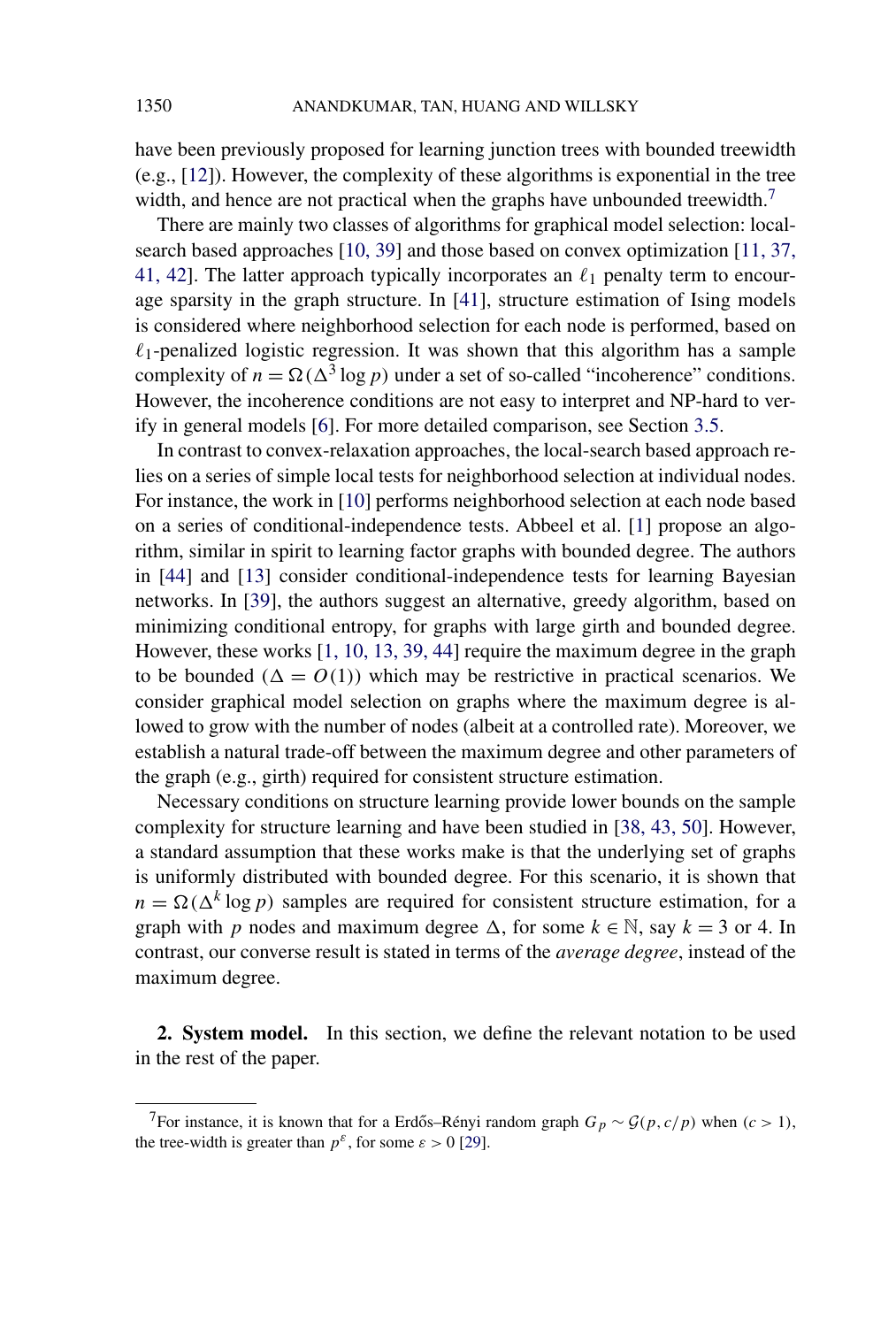2.1. *Notation*. We introduce some basic notions. Let  $\|\cdot\|_1$  denote the  $\ell_1$  norm. For any two discrete distributions  $P, Q$  on the same alphabet  $X$ , the total variation distance is given by

(1) 
$$
\nu(P, Q) := \frac{1}{2} ||P - Q||_1 = \frac{1}{2} \sum_{x \in \mathcal{X}} |P(x) - Q(x)|,
$$

and the Kullback–Leibler distance (or relative entropy) is given by

$$
D(P \| Q) := \sum_{x \in \mathcal{X}} P(x) \log \frac{P(x)}{Q(x)}.
$$

Given a pair of discrete random variables  $(X, Y)$  taking values on the set  $X \times Y$ and distributed as  $P = P_{X,Y}$ , the *mutual information* is defined as

(2) 
$$
I(X; Y) := D(P(x, y) \| P(x) P(y)) = \sum_{x \in \mathcal{X}, y \in \mathcal{Y}} P(x, y) \log \frac{P(x, y)}{P(x) P(y)}.
$$

Along similar lines, the *conditional mutual information* of *X* and *Y* given another random variable  $Z$ , taking values on a countable set  $Z$ , is defined as

(3) 
$$
I(X; Y|Z) := \sum_{x \in \mathcal{X}, y \in \mathcal{Y}, z \in \mathcal{Z}} P(x, y, z) \log \frac{P(x, y|z)}{P(x|z)P(y|z)}.
$$

It is also well known that  $I(X; Y|Z) = 0$  if and only if X and Y are independent given *Z*, that is,  $P(x, y|z) = P(x|z)P(y|z)$ .

Given *n* samples drawn i.i.d. from  $P(x, y)$ , denoted by  $(x^n, y^n) = \{(x_i, y_i)\}_{i=1}^n$ , the (joint) *empirical distribution* or the (joint) *type* is defined as

(4) 
$$
\widehat{P}^n(x, y; x^n, y^n) := \frac{1}{n} \sum_{i=1}^n \mathbb{I}\{(x, y) = (x_i, y_i)\}.
$$

We loosely use the term *empirical distance* to refer to distances between empirical distributions. For instance, the empirical variation distance is given by

(5) 
$$
\nu(\widehat{P}^n, \widehat{Q}^n) := \frac{1}{2} \sum_{x \in \mathcal{X}} |\widehat{P}^n(x) - \widehat{Q}^n(x)|.
$$

Our algorithm for graph estimation will be based on empirical variation distance between conditional distributions. We employ such empirical estimates for testing conditional independencies between specific distributions.

2.2. *Ising models*. A *graphical model* is a family of multivariate distributions which are Markov in accordance to a particular undirected graph [\[31\]](#page-28-0). Each node in the graph *i* ∈ *V* is associated to a random variable *Xi*, taking value in a set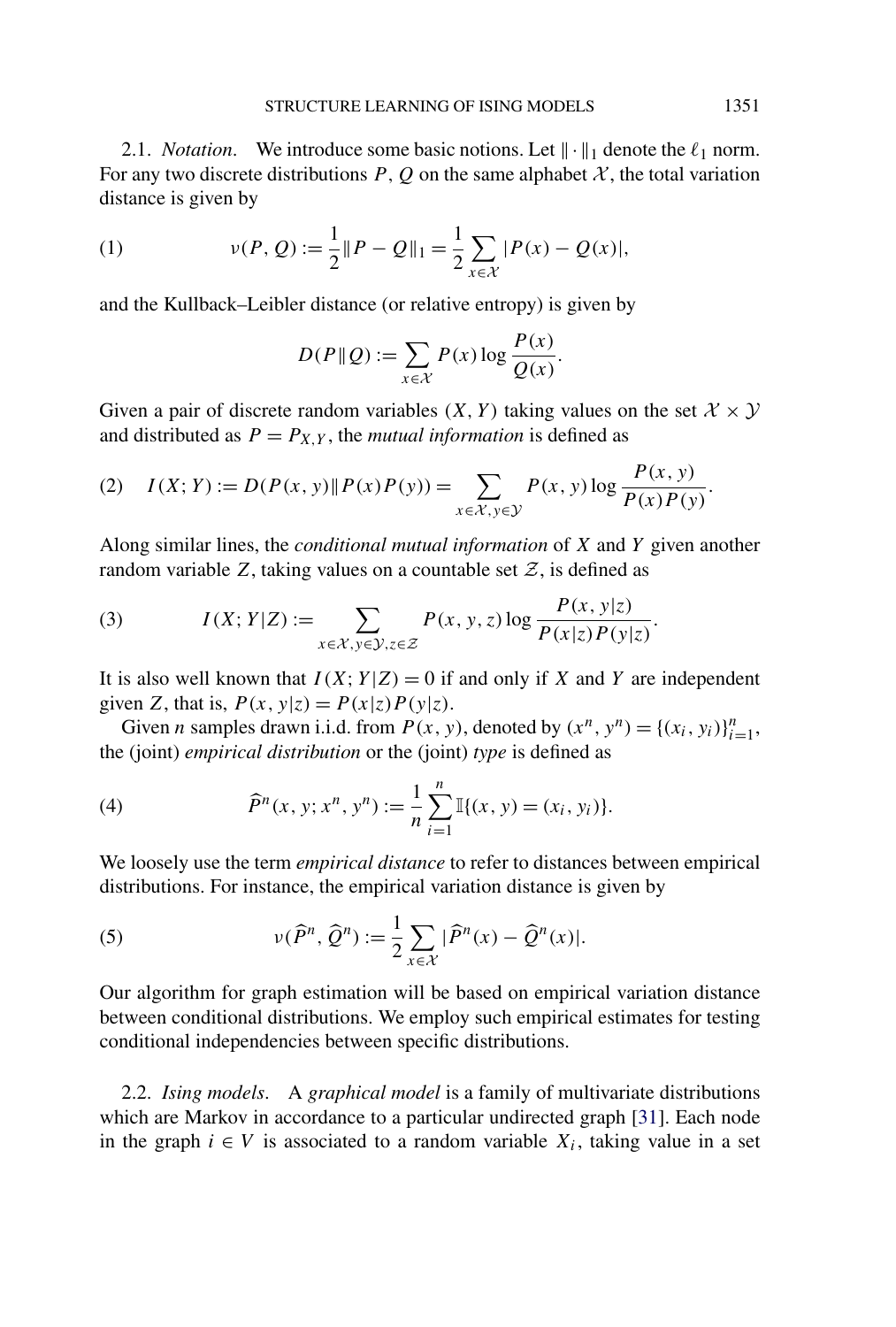$X$ . The set of edges<sup>8</sup>  $E \subset {V \choose 2}$  captures the set of conditional-independence relationships among the random variables. We say that a vector of random variables  $X := (X_1, \ldots, X_p)$  with a joint probability mass function (p.m.f.) *P* is Markov on the graph *G* if the *local Markov property*

(6) 
$$
P(x_i|x_{\mathcal{N}(i)}) = P(x_i|x_{V\setminus i})
$$

holds for all nodes  $i \in V$ . More generally, we say that P satisfies the *global Markov property*, if for all disjoint sets *A, B* ⊂ *V* such that  $A \cap \mathcal{N}(B) = \mathcal{N}(A) \cap B = \emptyset$ , we have

(7) 
$$
P(\mathbf{x}_A, \mathbf{x}_B | \mathbf{x}_{S(A,B;G)}) = P(\mathbf{x}_A | \mathbf{x}_{S(A,B;G)}) P(\mathbf{x}_B | \mathbf{x}_{S(A,B;G)}).
$$

where the set  $S(A, B; G)$  is a *node separator*<sup>9</sup> between *A* and *B*, and  $\mathcal{N}(A)$  denotes the neighborhood of *A* in *G*. The local and global Markov properties are equivalent under the *positivity* condition, given by  $P(\mathbf{x}) > 0$ , for all  $\mathbf{x} \in \mathcal{X}^p$  [\[31\]](#page-28-0).

The Hammersley–Clifford theorem [\[9\]](#page-27-0) states that under the positivity condition, a distribution *P* satisfies the Markov property according to a graph *G* if and only if it factorizes according to the cliques of *G*, that is,

(8) 
$$
P(\mathbf{x}) = \frac{1}{Z} \exp\left(\sum_{c \in C} \Psi_c(\mathbf{x}_c)\right),
$$

where C is the set of cliques of G, and  $\mathbf{x}_c$  is the set of random variables on clique *c*. The quantity *Z* is known as the *partition function* and serves to normalize the probability distribution. The functions  $\Psi_c$  are known as *potential* functions. An important class of graphical models is the class of pairwise models, which factorize according to the edges of the graph,

(9) 
$$
P(\mathbf{x}) = \frac{1}{Z} \exp\biggl(\sum_{e \in E} \Psi_e(\mathbf{x}_e)\biggr).
$$

One of the most well-studied pairwise models is the Ising model. Here, each random variable  $X_i$  takes values in the set  $\mathcal{X} = \{-1, +1\}$  and the probability mass function (p.m.f.) is given by

(10) 
$$
P(\mathbf{x}) = \frac{1}{Z} \exp\left[\frac{1}{2}\mathbf{x}^T \mathbf{J}_G \mathbf{x} + \mathbf{h}^T \mathbf{x}\right], \qquad \mathbf{x} \in \{-1, 1\}^p,
$$

where  $J_G$  is known as the potential matrix, and **h** as the potential vector. By convention,  $J(i, i) = 0$  for all  $i \in V$ . The sparsity pattern of  $J_G$  corresponds to that of the graph *G*, that is,  $J_{i,j} = 0$  for  $(i, j) \notin G$ . A model is said to be *attractive* or

<sup>&</sup>lt;sup>8</sup>We use the notation  $E$  and  $G$  interchangeably to denote the set of edges.

<sup>&</sup>lt;sup>9</sup>A set  $S(A, B; G)$  ⊂ *V* is a separator of sets *A* and *B* if the removal of nodes in  $S(A, B; G)$ separates *A* and *B* into distinct components.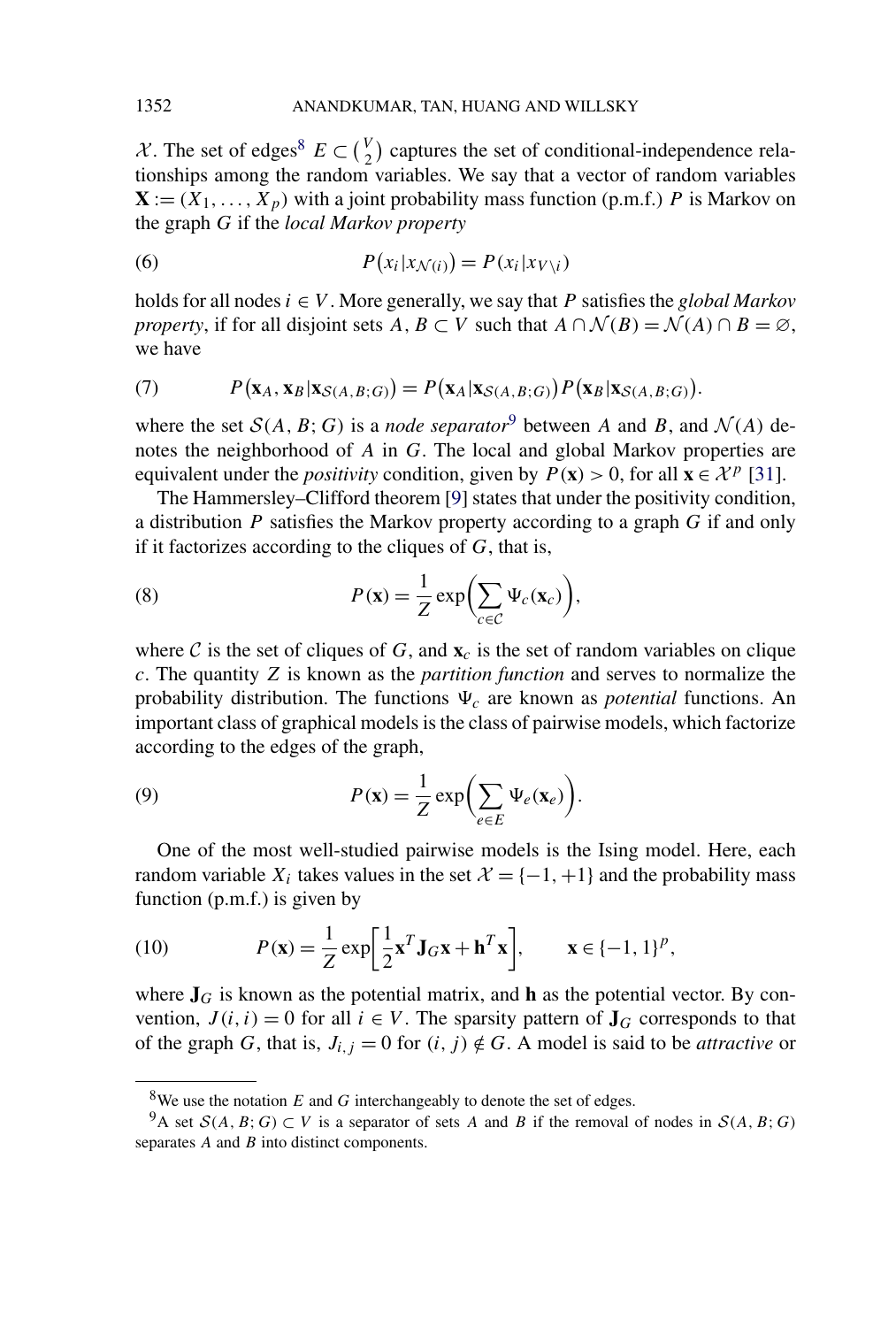<span id="page-7-0"></span>*ferromagnetic* if  $J_{i,j} \geq 0$  and  $h_i \geq 0$ , for all  $i, j \in V$ . An Ising model is said to be *symmetric* if  $h = 0$ .

We assume that there exists  $J_{\text{min}}$ ,  $J_{\text{max}} \in \mathbb{R}$  such that the absolute values of the edge potentials are uniformly bounded, that is,

(11) 
$$
|J_{i,j}| \in [J_{\min}, J_{\max}] \qquad \forall (i,j) \in G.
$$

We can provide guarantees on structure recovery, subject to conditions on  $J_{\text{min}}$ and  $J_{\text{max}}$ . We assume that the node potentials  $h_i$  are uniformly bounded away from  $\pm \infty$ .

Given an Ising model, nodes *i*,  $j \in V$  and a subset  $S \subset V \setminus \{i, j\}$ , we define *conditional variation distance* as

(12) 
$$
v_{i|j;S} := \min_{\mathbf{x}_S \in \{\pm 1\}^{|S|}} v(P(X_i | X_j = +, \mathbf{X}_S = \mathbf{x}_S), P(X_i | X_j = -, \mathbf{X}_S = \mathbf{x}_S))
$$
  
\n
$$
= \min_{\mathbf{x}_S \in \{\pm 1\}^{|S|}} \frac{1}{2} \sum_{x_i = \pm 1} |P(X_i = x_i | X_j = +, \mathbf{X}_S = \mathbf{x}_S)
$$
  
\n(13) 
$$
- P(X_i = x_i | X_j = -, \mathbf{X}_S = \mathbf{x}_S)|.
$$

The empirical conditional variation distance  $\hat{v}_{i|j;S}$  is defined by replacing the actual distributions with their empirical versions

$$
(14) \quad \widehat{\nu}_{i,j;S}^n := \min_{\mathbf{x}_S \in \{\pm 1\}^{|S|}} \nu(\widehat{P}^n(X_i | X_j = +, \mathbf{X}_S = \mathbf{x}_S), \widehat{P}^n(X_i | X_j = -, \mathbf{X}_S = \mathbf{x}_S)).
$$

Our algorithm will be based on empirical conditional variation distances. This is because the conditional variation distances<sup>10</sup> can be used as a test for conditional independence

(15) 
$$
\{X_i \perp\!\!\!\perp X_j | \mathbf{X}_S\} \equiv \{v_{i|j;S} = 0\} \qquad \forall i, j \in V, S \subset V \setminus \{i, j\}.
$$

2.3. *Tractable graph families*. We consider the class of Ising models Markov on a graph  $G_p$  belonging to some ensemble  $\mathcal{G}(p)$  of graphs with p nodes. We consider the high-dimensional regime, where both *p* and the number of samples *n* grow simultaneously; typically, the growth of *p* is much faster than that of *n*. We emphasize that in our formulation, the graph ensemble  $G(p)$  can either be deterministic or random—in the latter, we also specify a probability measure over the set of graphs in  $\mathcal{G}(p)$ . In the setting where  $\mathcal{G}(p)$  is a random-graph ensemble, let  $P_{\mathbf{X},G}$  denote the joint probability distribution of the variables **X** and the graph  $G \sim \mathcal{G}(p)$ , and let  $P_{\mathbf{X}|G}$  denote the conditional distribution of the variables given a graph *G*. Let *PG* denote the probability distribution of graph *G* drawn from a random ensemble  $G(p)$ . In this setting, we use the term *almost every* (a.e.) graph *G* satisfies a certain property Q if

$$
\lim_{p \to \infty} P_G[G \text{ satisfies } \mathcal{Q}] = 1.
$$

<sup>&</sup>lt;sup>10</sup>Note that the conditional variation distances are in general asymmetric, that is,  $v_{i|j}$ ;  $S \neq v_{j|i}$ ; *S*.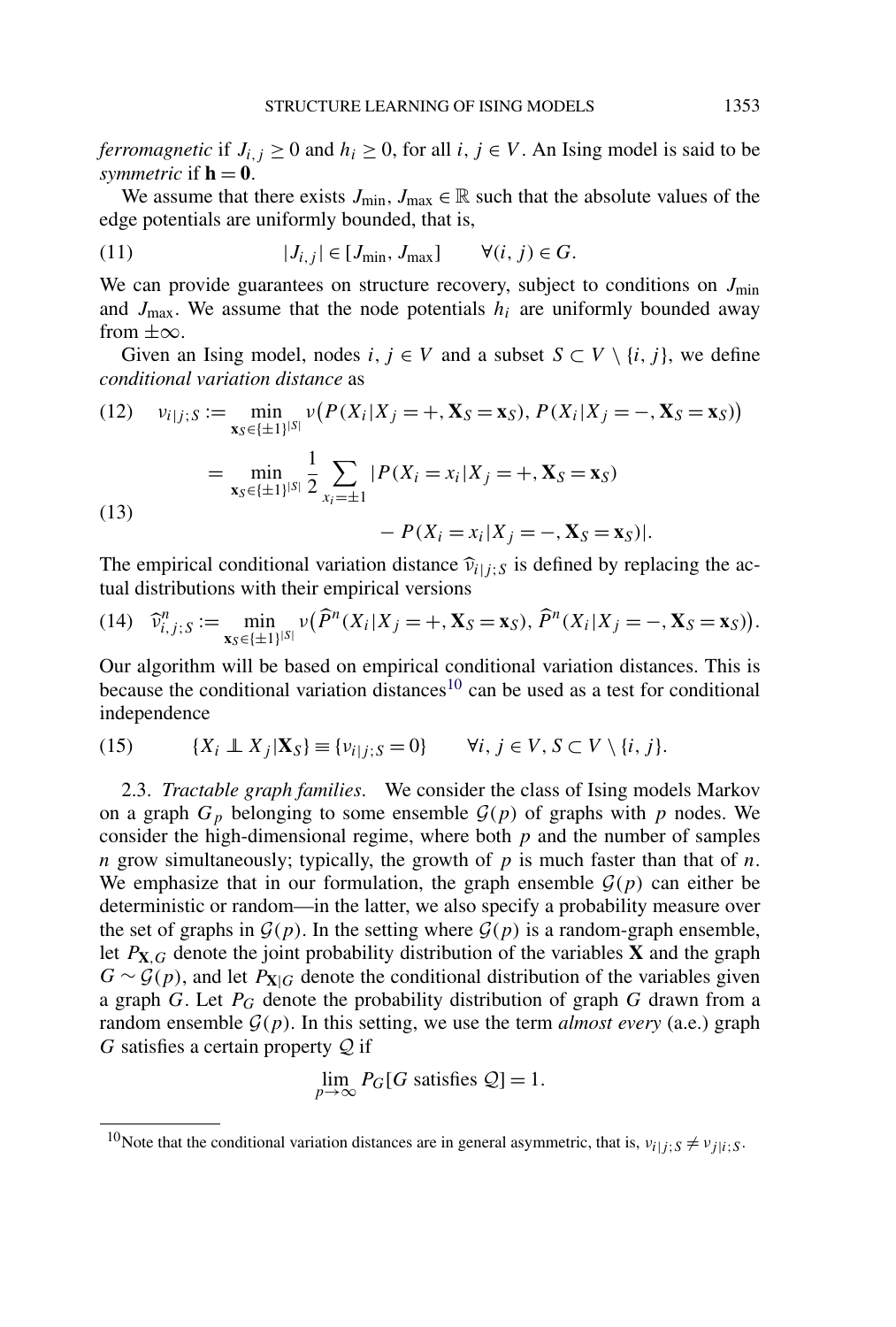In other words, the property  $Q$  holds asymptotically almost surely<sup>11</sup> (a.a.s.) with respect to the random-graph ensemble  $G(p)$ . Our conditions and theoretical guarantees will be based on this notion for random graph ensembles. Intuitively, this means that graphs that have a vanishing probability of occurrence as  $p \to \infty$  are ignored.

We now characterize the ensemble of graphs amenable for consistent structure estimation under our formulation. To this end, we characterize the so-called *local separators* in graphs. See Figure [1](#page-9-0) for an illustration. For  $\gamma \in \mathbb{N}$ , let  $B_{\gamma}(i; G)$ denote the set of vertices within distance  $\gamma$  from *i* with respect to graph *G*. Let  $F_{\gamma,i} := G(B_{\gamma}(i))$  denote the subgraph of *G* spanned by  $B_{\gamma}(i; G)$ , but in addition, we retain the nodes not in  $B_{\gamma}(i)$  (and remove the corresponding edges).

DEFINITION 1 (*γ* -Local separator). Given a graph *G*, a *γ* -*local separator*  $S_{\gamma}(i, j)$  between *i* and *j*, for  $(i, j) \notin G$ , is a *minimal* vertex separator<sup>12</sup> with respect to the subgraph  $F_{\gamma,i}$ . In addition, the parameter  $\gamma$  is referred to as the *path threshold* for local separation.

In other words, the *γ*-local separator  $S_\gamma(i, j)$  separates nodes *i* and *j* with respect to paths in *G* of length at most  $\gamma$ . We now characterize the ensemble of graphs based on the size of local separators.

DEFINITION 2  $((\eta, \gamma)$ -Local separation property). An ensemble of graphs  $\mathcal{G}(p; \eta, \gamma)$  satisfies  $(\eta, \gamma)$ -local separation property if for a.e.  $G_p \in \mathcal{G}(p; \eta, \gamma)$ ,

(16)  $\max_{(i,j)\notin G_p} |S_{\gamma}(i,j)| \leq \eta.$ 

In Section [3,](#page-9-0) we propose an efficient algorithm for graphical model selection when the underlying graph belongs to a graph ensemble  $G(p; \eta, \gamma)$  with sparse local separators [i.e., small  $\eta$ , for  $\eta$  defined in (16)]. We will see that the computational complexity of our proposed algorithm scales as  $O(p^{n+2})$ . In Section [3.3,](#page-15-0) we provide examples of many graph families satisfying (16), which include the random regular graphs, Erdős–Rényi random graphs and small-world graphs.

REMARK. The criterion of local separation for tractable learning is novel to the best of our knowledge. The complexity of a graphical model is usually expressed in terms of its *tree-width* [\[49\]](#page-29-0). We note that the criterion of sparse local separation is weaker than the tree-width; that is,  $\eta \leq t$ , where *t* is the tree-width of the graph. In fact, our criterion is also weaker than the criterion of bounded local tree-width, introduced in [\[22\]](#page-27-0).

<span id="page-8-0"></span>

<sup>&</sup>lt;sup>11</sup>Note that the term a.a.s. does not apply to deterministic graph ensembles  $G(p)$  where no randomness is assumed, and in this setting, we assume that the property  $Q$  holds for every graph in the ensemble.

<sup>&</sup>lt;sup>12</sup>A minimal separator is a separator of smallest cardinality.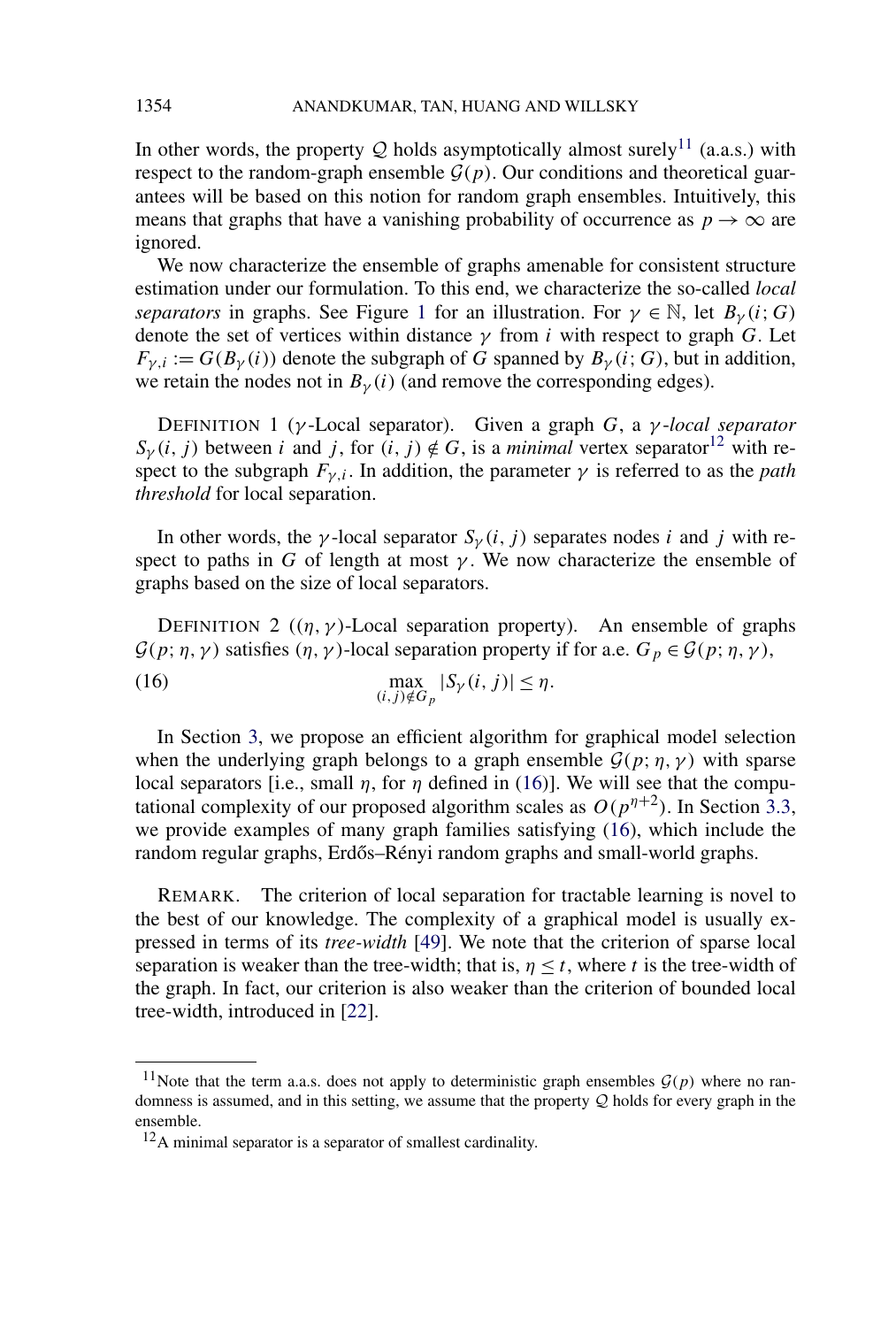<span id="page-9-0"></span>

FIG. 1. *Illustration of l-local separator set* S*(i, j* ; *G, l) for the graph shown above with*  $l = 4$ . *Note that*  $\mathcal{N}(i) = \{a, b, c, d\}$  *is the neighborhood of i and the l-local separator set*  $S(i, j; G, l) = \{a, b\} \subset \mathcal{N}(i; G)$ . This is because the path along *c* connecting *i* and *j* has a length *greater than l and hence node*  $c \notin S(i, j; G, l)$ .

#### **3. Method and guarantees.**

3.1. *Assumptions*.

(A1) *Sample complexity*: We consider the asymptotic setting where both the number of variables (nodes) *p* and the number of i.i.d. samples *n* go to infinity. The required sample complexity is

(17) 
$$
n = \Omega(J_{\min}^{-2} \log p).
$$

We require that the number of nodes  $p \to \infty$  to exploit the local-separation properties of the class of graphs under consideration.

(A2) *Bounded edge potentials*: The Ising model Markov on a.e.  $G_p \sim \mathcal{G}(p)$  has the maximum absolute potential below a threshold  $J^*$ . More precisely,

(18) 
$$
\alpha := \frac{\tanh J_{\text{max}}}{\tanh J^*} < 1,
$$

where the threshold  $J^*$  depends on the specific graph ensemble  $\mathcal{G}(p)$ . See Sec-tion 8.1 in the supplementary material [\[4\]](#page-26-0) for an explicit characterization of  $J^*$  for specific ensembles.

(A3) *Local-separation property*: We consider the ensemble of graphs  $\mathcal{G}(p)$ such that almost every graph *G* drawn from  $\mathcal{G}(p)$  satisfies the local-separation property  $(\eta, \gamma)$ , according to Definition [2,](#page-8-0) for some  $\eta = O(1)$  and  $\gamma \in \mathbb{N}$  such  $\int$ that<sup>13</sup>

(19) 
$$
J_{\min} \alpha^{-\gamma} = \widetilde{\omega}(1),
$$

where we say that a function  $f(p) = \tilde{\omega}(g(p))$ , if  $\frac{f(p)}{g(p)\log p} \to \infty$  as  $p \to \infty$ .

<sup>&</sup>lt;sup>13</sup>The condition in (19) involving  $\tilde{\omega}(1)$  is required for random graph ensembles such as Erdős– Rényi random graphs. It can be weakened as  $J_{\text{min}}\alpha^{-\gamma} = \omega(1)$  for degree-bounded ensembles  $\mathcal{G}_{\text{Deg}}(\Delta)$ .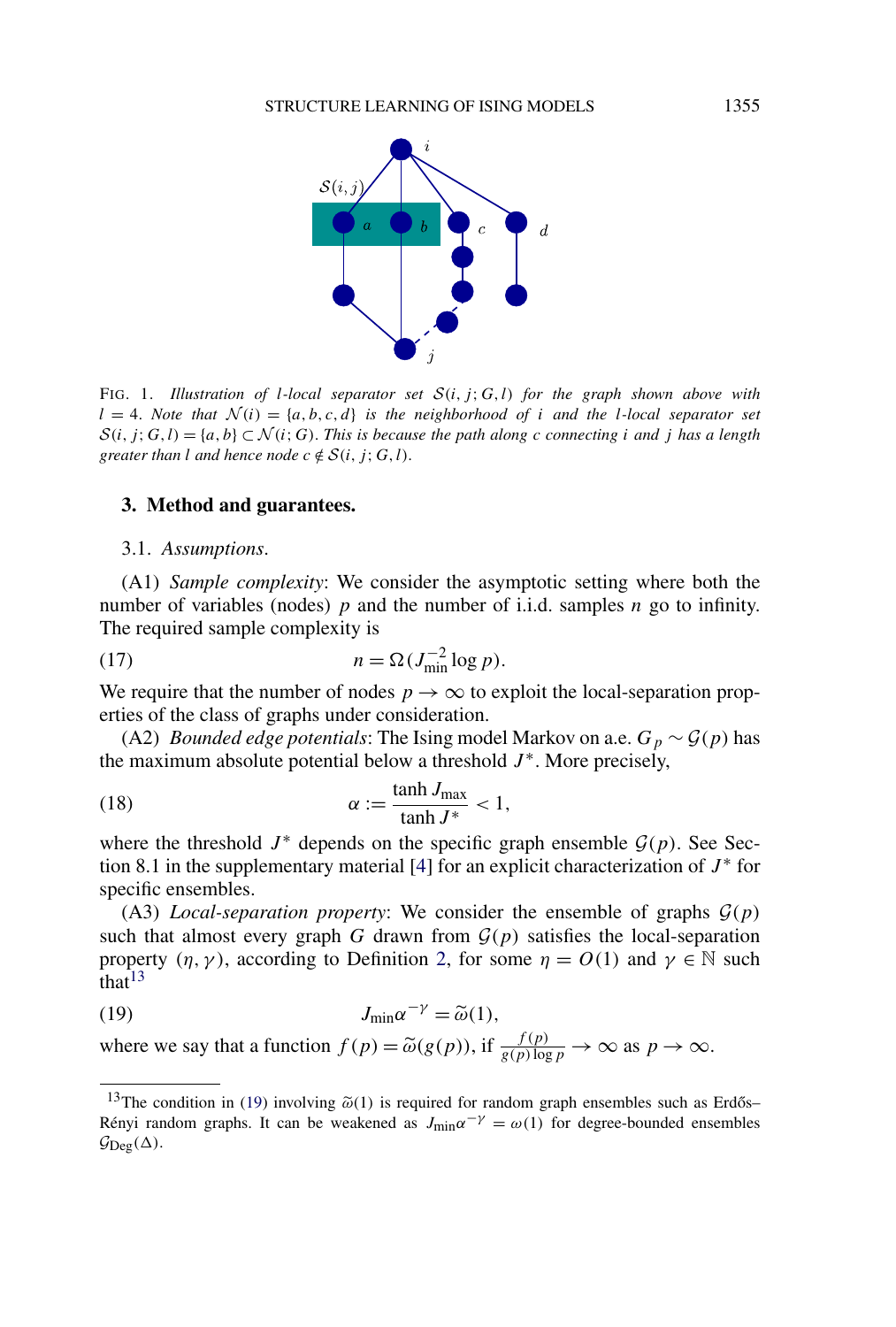<span id="page-10-0"></span>(A4) *Generic edge-potentials*: The edge potentials  $\{J_{i,j}, (i,j) \in G\}$  of the Ising model are assumed to be generically drawn from  $[-J_{\text{max}}, -J_{\text{min}}] \cup [J_{\text{min}}, J_{\text{max}}]$ ; that is, our results hold except for a set of Lebesgue measure zero. We also characterize specific classes of models where this assumption can be removed, and we allow for any choice of edge potentials. See Section 8.3 in the supplementary material [\[4\]](#page-26-0) for details.

Assumption (A1) provides on the bound on the sample complexity. Assumption (A2) limits the maximum edge potential  $J_{\text{max}}$  of the model. Assumption (A3) relates the path threshold  $\gamma$  with the minimum edge potential  $J_{\text{min}}$  in the model. For instance, if  $J_{\min} = \Theta(1)$  and  $\gamma = O(\log \log p)$ , we require that  $\alpha := \frac{\tanh J_{\max}}{\tanh J^*}$  $1 - \Theta(1) < 1$ .

Condition (A4) guarantees the success of our method for generic edge potentials. Note that if the neighbors are marginally independent, then our method fails, and thus, we cannot expect our method to succeed for all edge potentials. Condition (A4) can be removed if we limit to attractive models (see Section 8.3.1 in the supplementary material [\[4\]](#page-26-0)), or if we allow for nonattractive models, but limit to graphs with bounded local paths (see Section 8.3.3 in the supplementary material [\[4\]](#page-26-0)). For general models, we guarantee success of our methods for generic potentials; that is, we establish that the set of edge potentials where our method fails has Lebesgue measure zero. Similar assumptions have been previously employed; for example, in [\[26\]](#page-28-0) where learning directed models is considered, it is assumed that the graphical model is faithful with respect to the underlying graph.

3.2. *Conditional variation distance thresholding*. We now propose an algorithm, termed as conditional variation distance thresholding (CVDT) which is proven to be consistent for graph reconstruction under the above assumptions. The procedure for CVDT is provided in Algorithm [1.](#page-11-0) Denote CVDT $(\mathbf{x}^n; \xi_{n,p})$  as the output edge set from CVDT given *n* i.i.d. samples  $\mathbf{x}^n$  and threshold  $\xi_{n,p}$ . The conditional variation distance test in the CVDT algorithm computes the empirical conditional variation distance in [\(14\)](#page-7-0) for each node pair  $(i, j) \in V^2$  and finds the conditioning set which achieves the minimum over all sets of cardinality *η*. If the minimum exceeds the threshold  $\xi_{n,p}$ , the node pair is declared an edge.

The threshold  $\xi_{n,p}$  needs to separate the edges and the nonedges in the Ising model. It is chosen as a function of both number of nodes *p* and number of samples *n* and needs to satisfy the following conditions:

(20) 
$$
\xi_{n,p} = O(J_{\min}), \qquad \xi_{n,p} = \widetilde{\omega}(\alpha^{\gamma}), \qquad \xi_{n,p} = \Omega\left(\sqrt{\frac{\log p}{n}}\right).
$$

For example, when  $J_{\min} = \Omega(1)$ ,  $\alpha < 1$ ,  $\gamma = \Omega(\log p)$ ,  $n = \Omega(g_p \log p)$ , for some sequence  $g_p = \omega(1)$ , we can choose  $\xi_{n,p} = \frac{1}{\min(g_p, \log p)}$ .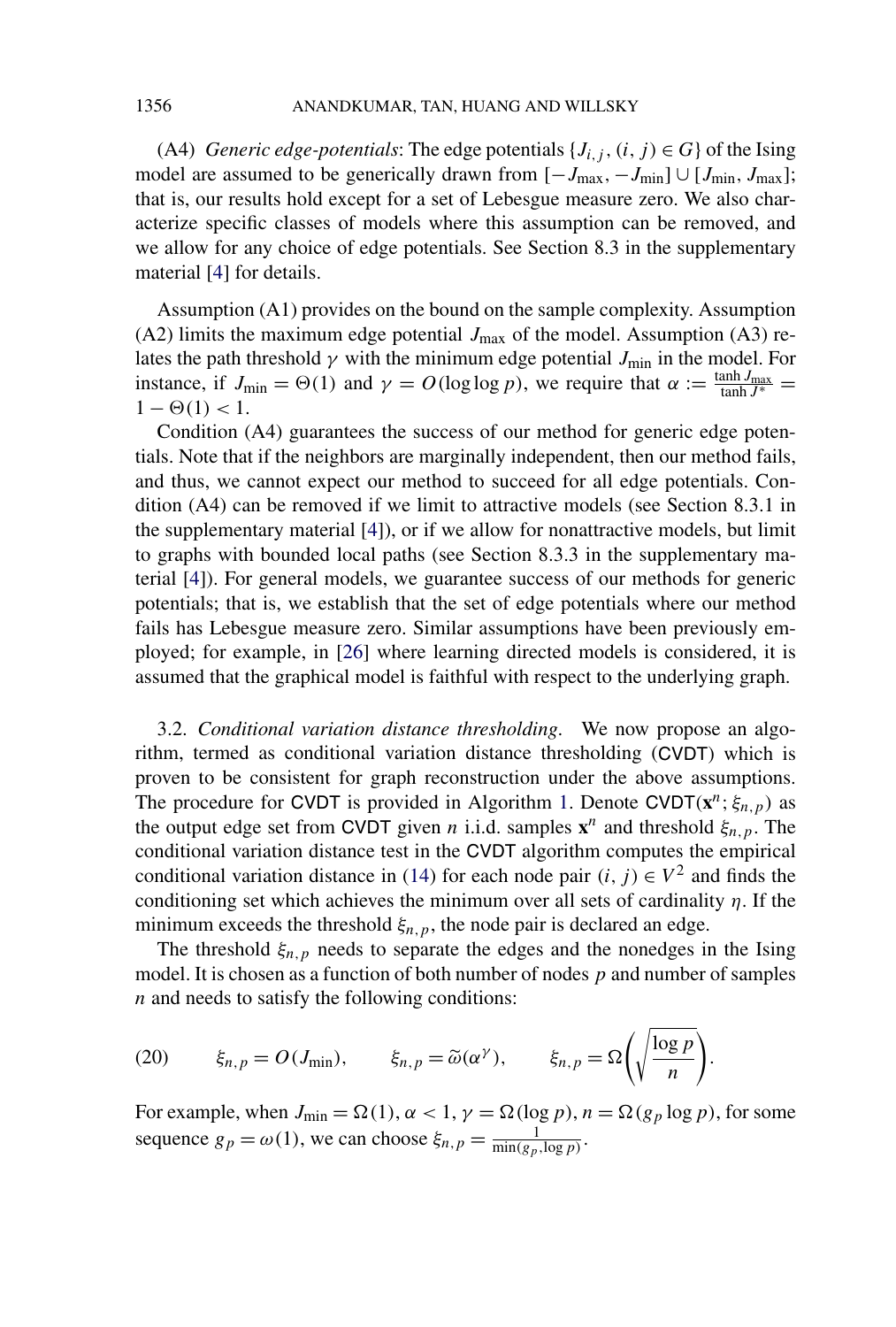<span id="page-11-0"></span>**Algorithm 1** Algorithm CVDT $(\mathbf{x}^n; \xi_{n,p}, \eta)$  for structure learning from  $\mathbf{x}^n$  samples based on empirical conditional variation distances. See [\(14\)](#page-7-0).

Initialize  $\widehat{G}_p^n = (V, \varnothing)$ . For each  $i, j \in V$ , if (21)  $\min_{S \subset V \setminus \{i,j\}} \hat{v}_{i|j;S} > \xi_{n,p},$ |*S*|≤*η* then add  $(i, j)$  to  $\widehat{G}_p^n$ . Output:  $\widehat{G}_{p}^{n}.$ 

Note that there is dependence on both *n* and *p*, since we need to regularize for sample size, as well as for the size of the graph. In other words, with finite number of samples *n*, the empirical conditional variation distances are noisy, and the threshold  $\xi_{n,p}$  takes this into account via its inverse dependence on *n*. Similarly, as the graph size  $p$  increases, we establish that the true conditional variation distance decays at a certain rate under assumption (A2). Hence the threshold  $\xi_{n,p}$  also depends on the graph size  $p$ . Moreover, note that for all the conditions in  $(20)$  to be satisfied, the number of samples *n* should scale at least at a certain rate with respect to  $p$ , as given by [\(17\)](#page-9-0).

3.2.1. *Structural consistency of* CVDT. Assuming (A1)–(A4), we have the following result on asymptotic graph structure recovery.

THEOREM 1 (Structural consistency of CVDT). *The algorithm* CVDT *is consistent for structure recovery of Ising models Markov on a.e. graph*  $G_p \sim$ G*(p*; *η, γ )*:

(22) 
$$
\lim_{n,p \to \infty} P[\text{CVDT}(\{\mathbf{x}^n\}; \xi_{n,p}, \eta) \neq G_p] = 0.
$$

$$
n = \Omega(J_{\min}^{-2} \log p)
$$

The proof of this theorem is provided in Section 8 in the supplementary material [\[4\]](#page-26-0).

#### REMARKS.

(1) *Consistency guarantee*: The CVDT algorithm consistently recovers the structure of the graphical models, with probability tending to one, where the probability measure is with respect to both the graph and the samples. We extend our results and provide finite sample guarantees for specific graph families in Section [3.2.2.](#page-12-0) Moreover, if we require a *parameter-free* threshold, that is, we do not know the exact value of  $J_{\text{min}}$  but only its scaling with  $p$ , then we need to choose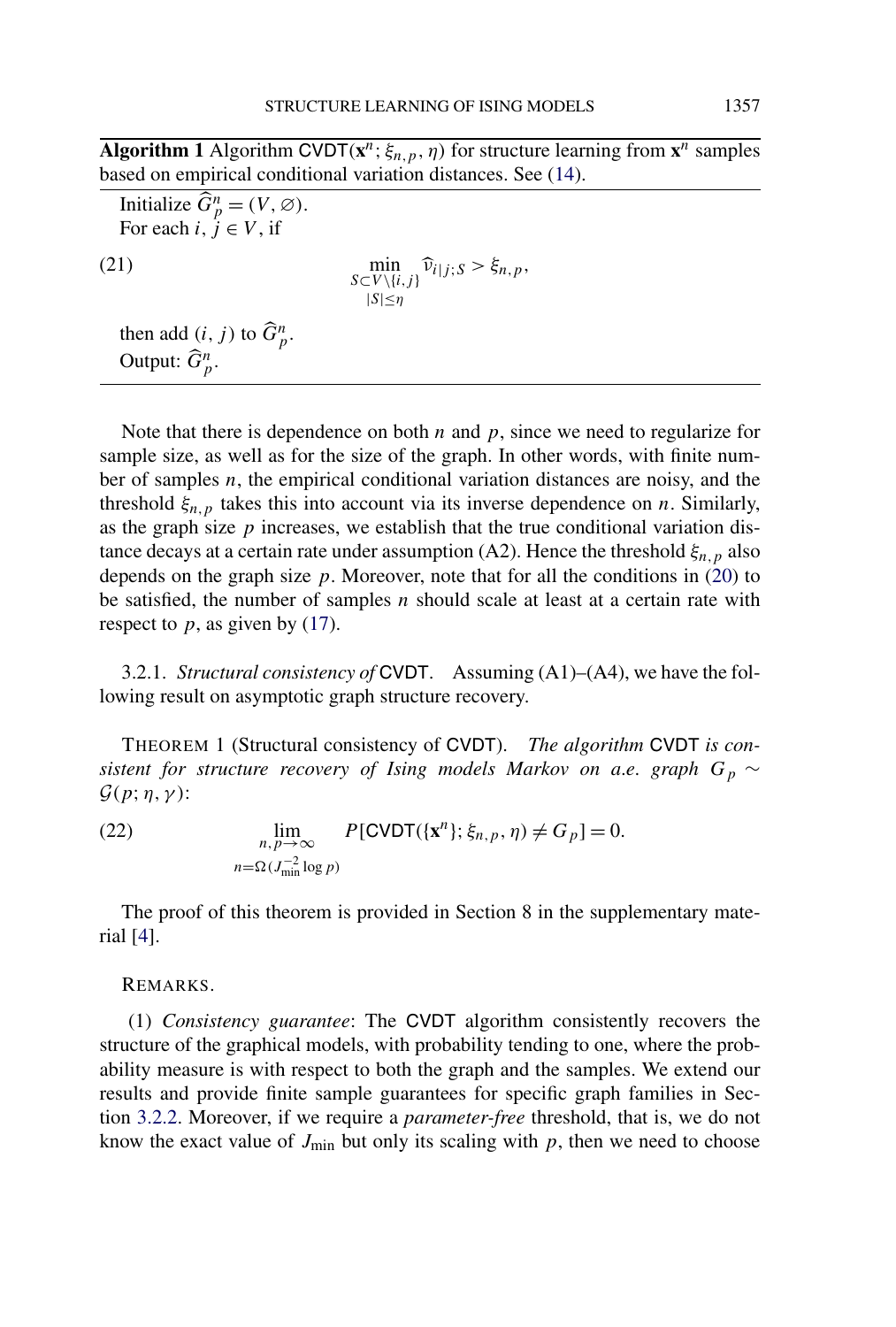$\xi_{n,p} = o(J_{\text{min}})$  rather than  $\xi_{n,p} = O(J_{\text{min}})$ . In this case, the sample complexity scales as  $n = \omega(J_{\text{min}}^{-2} \log p)$ .

(2) *Other tests for conditional independence*: We consider a test based on variation distances. Alternatively other distance measures can be employed. For instance, it can be proven that the Hellinger distance and the Kullback–Leibler distance have similar sample complexity results, while a test based on mutual information has a worse sample complexity of  $\Omega(J_{\text{min}}^{-4} \log p)$  under the assumptions (A1)–(A4). We term the test based on mutual information as CMIT and compare its experimental performance with CVDT in Section [5.](#page-23-0)

(3) *Extension to other models*: The CVDT algorithm can be extended to general discrete models by considering pairwise variation distance between different configurations. For instance, we can set

$$
v_{i|j;S} := \sum_{\substack{\lambda_1 \neq \lambda_2 \\ \lambda_1, \lambda_2 \in \mathcal{X}}} \min_{\mathbf{x}_S \in \mathcal{X}^{|S|}} v(P(X_i | X_j = \lambda_1, \mathbf{X}_S = \mathbf{x}_S), P(X_i | X_j = \lambda_2, \mathbf{X}_S = \mathbf{x}_S)).
$$

(23)

In [\[3\]](#page-26-0), we derive analogous conditions for Gaussian graphical models. Our approach is also applicable to models with higher order potentials since it does not depend on the pairwise nature of Ising models. The conditions for recovery are based on the notion of *conditional uniqueness* and can be imposed on any model. Indeed the regime of parameters where conditional uniqueness holds depends on the model and is harder to characterize for more complex models. Notice that our algorithm requires only low-order statistics [up to  $O(\eta+2)$ ] for any class of graphical models which is relevant when we are dealing with models with higher order potentials.

PROOF OUTLINE. We first analyze the scenario when exact statistics are available. (i) We establish that for any two nonneighbors  $(i, j) \notin G$ , the conditional variation distance in [\(21\)](#page-11-0) (based on exact statistics) does not exceed the threshold  $\xi_{n,p}$ . (ii) Similarly, we also establish that the conditional variation distance in [\(21\)](#page-11-0) exceeds the threshold  $\xi_{n,p}$  for all neighbors  $(i, j) \in G$ . (iii) We then extend these results to empirical versions using concentration bounds.  $\Box$ 

3.2.2. *PAC Guarantees for* CVDT. We now provide stronger results for CVDT method in terms of the probably approximately correct (PAC) model of learning [\[28\]](#page-28-0). This provides additional insight into the task of graph estimation. Given an Ising model *P* on graph  $G_p$ , recall the definition of conditional variation distance

$$
v_{i|j;S} := \min_{\mathbf{x}_S \in \{-1, +1\}^{|S|}} v(P(X_i|X_j = +, \mathbf{X}_S = \mathbf{x}_S), P(X_i|X_j = -, \mathbf{X}_S = \mathbf{x}_S)).
$$

<span id="page-12-0"></span>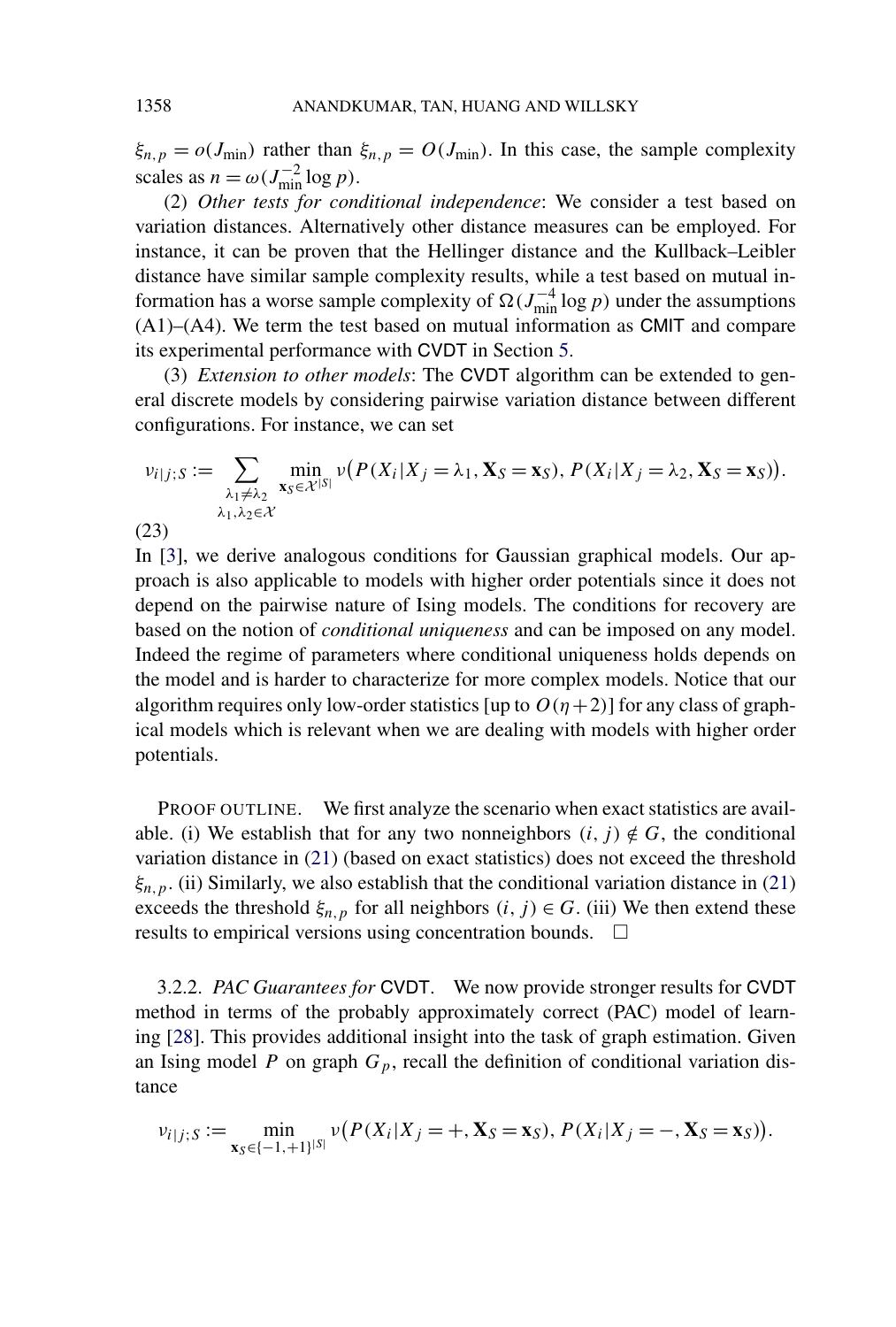<span id="page-13-0"></span>Given a graph  $G_p$  and  $\lambda$ ,  $\eta > 0$ , define

(24) 
$$
G'_{p}(V; \lambda) := \left\{ (i, j) \in G_p : \min_{\substack{|S| \leq \eta \\ S \subset V \setminus \{i, j\}}} v_{i|j; S} > \lambda \right\},\
$$

(25) 
$$
v_{\max}(p; \eta) := \max_{(i,j) \notin G_p} \min_{\substack{|S| \leq \eta \\ S \subset V \setminus \{i,j\}}} v_{i|j;S}.
$$

For any  $\delta > 0$ , choose the threshold  $\xi_{n,p}$  as

(26) 
$$
\xi_{n,p}(\delta) = \nu_{\max}(p;\eta) + \delta.
$$

Define

(27) 
$$
P_{\min} := \min_{\substack{S \subset V, |S| \le \eta + 1 \\ \mathbf{x} = \{\pm 1\}^{|S|}}} P(\mathbf{X}_S = \mathbf{x}_S).
$$

THEOREM 2 (PAC guarantees for CVDT). *Given an Ising model Markov on graph G and threshold ξn,p(δ) according to* (26), CVDT*(*{**x***n*}; *ξn,p(δ), η) recovers*  $G'_{p}(V; v_{\text{max}}(p; \eta) + 2\delta)$  *for any*  $\delta > 0$ , *defined in* (24), *with probability at least*  $1 - \varepsilon$ , when the number of samples is

(28) 
$$
n > \frac{2(\delta + 2)^2}{\delta^2 P_{\min}^2} \bigg[ \log \bigg( \frac{1}{\varepsilon} \bigg) + (\eta + 2) \log p + (\eta + 4) \log 2 \bigg],
$$

*and the computational complexity scales as*  $O(p^{n+2})$ *.* 

PROOF. The proof is provided in Section 9 in the supplementary material [\[4\]](#page-26-0).  $\Box$ 

Thus, the above result characterizes the relationship between the separation between edges and nonedges (in terms of conditional variation distances) and the number of samples required to distinguish them. A critical parameter in the above result is  $v_{\text{max}}(p; \eta)$ , the maximum conditional variation distance between nonneighbors. We now provide nonasymptotic bounds on  $v_{\text{max}}(p; \eta)$  for specific graph families satisfying the  $(\eta, \gamma)$ -local separation condition. A detailed description of the graph families considered below is provided in Section [3.3.](#page-15-0) On lines of assumption (A2) in Section [3.1,](#page-9-0) define

(29) 
$$
\alpha := \frac{\tanh J_{\text{max}}}{\tanh J^*}.
$$

As we noted earlier, the threshold  $J^*$  depends on the graph family. We characterize both  $J^*$  and  $\nu_{\text{max}}(p; \eta)$  for various graph families below.

LEMMA 1 [Nonasymptotic bounds on *ν*max*(p*; *η)* for graph families]. *The following statements hold for α in* (29):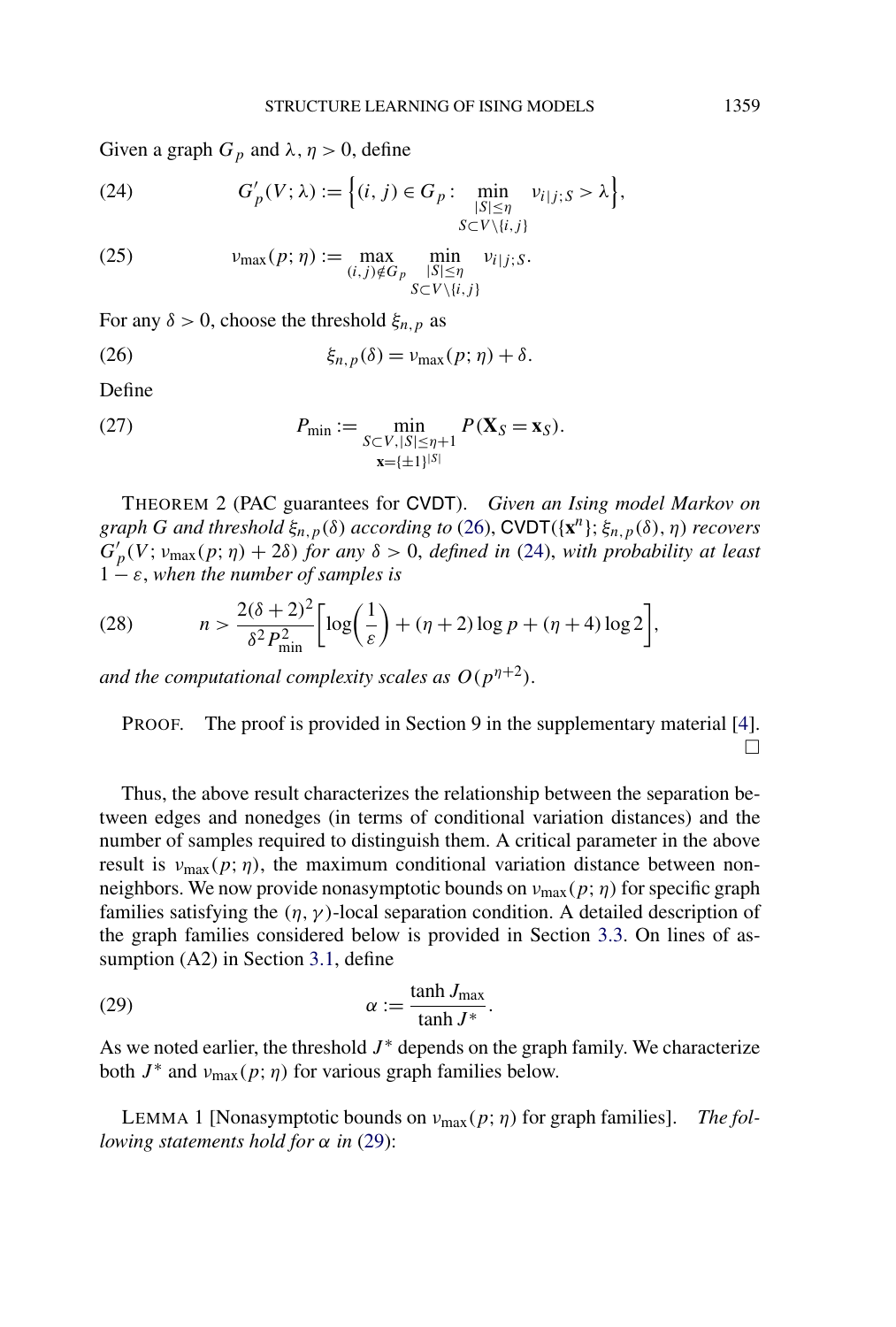(1) *For the degree-bounded ensemble*  $\mathcal{G}_{\text{Deg}}(p; \Delta)$ ,

(30) 
$$
J_{\text{Deg}}^* = \infty, \qquad \nu_{\text{max}}(p; \Delta) = 0.
$$

(2) *For the girth-bounded ensemble*  $\mathcal{G}_{Girth}(p; g, \Delta)$ ,

(31) 
$$
J_{\text{Girth}}^* = \text{atanh}\left(\frac{1}{\Delta}\right), \qquad \nu_{\text{max}}(p; 1) \leq \alpha^{g/2},
$$

*where*  $\Delta$  *is the maximum degree and g is the girth.* 

(3) *For the ensemble of*  $\Delta$ -random regular graphs  $\mathcal{G}_{\text{Reg}}(p; \Delta)$ ,

(32) 
$$
J_{\text{Reg}}^* = \text{atanh}\left(\frac{1}{\Delta}\right).
$$

*Choose any*  $l \in \mathbb{N}$  *such that*  $l < 0.25(0.25p\Delta + 0.5 - \Delta^2)$ *. Then, with probability*  $at$  *least*  $1 - \Delta^{16l-2}(p\Delta - 4\Delta^2 - 16l)^{-(8l-1)}$ ,

$$
v_{\max}(p; 2) \le \alpha^l,
$$

*where*  $\Delta$  *is the degree.* 

(4) For the Erdős–Rényi ensemble  $\mathcal{G}_{ER}(p, c/p)$ ,

(34) 
$$
J_{\text{ER}}^* = \text{atanh}\left(\frac{1}{c}\right).
$$

*Choose any*  $l \in \mathbb{N}$  *such that*  $l < \frac{\log p}{4 \log c}$ . When  $c > 1$ , *then with probability at least*  $1 - le^{\sqrt{125}} p^{-2.5} - l! c^{4l+1} p^{-1},$ 

(35) 
$$
v_{\max}(p; 2) \leq 2l^3 \alpha^l \log p,
$$

*where c is the average degree*.

(5) For the small-world graph ensemble  $\mathcal{G}_{Watts}(p, d, c/p)$ , similar results ap*ply*.

(36) 
$$
J_{\text{Watts}}^* = \text{atanh}\left(\frac{1}{c}\right),
$$

*Choose any*  $l \in \mathbb{N}$  *such that*  $l < \frac{\log p}{4 \log c}$ . *When*  $c > 1$ *, with probability at least* 1 −  $le^{\sqrt{125}} p^{-2.5} - l! c^{4l-1} p^{-1}$ ,

$$
v_{\text{max}}(p; d+2) \le 4l^3 \alpha^l \log p,
$$

*where c is the average degree of the Erdős–Rényi subgraph.* 

PROOF. See Corollaries 1 and 2 in Section 8.1 in the supplementary mate-rial [\[4\]](#page-26-0).  $\Box$ 

Thus, we note that the conditional variation distance is small for nonneighbors when the maximum edge potential  $J_{\text{max}}$  is suitably bounded. Combining the results above on  $v_{\text{max}}(p; \eta)$  and the PAC guarantees in Theorem [2,](#page-13-0) we note that a majority of edges in the Ising model can be learned efficiently under a logarithmic sample complexity.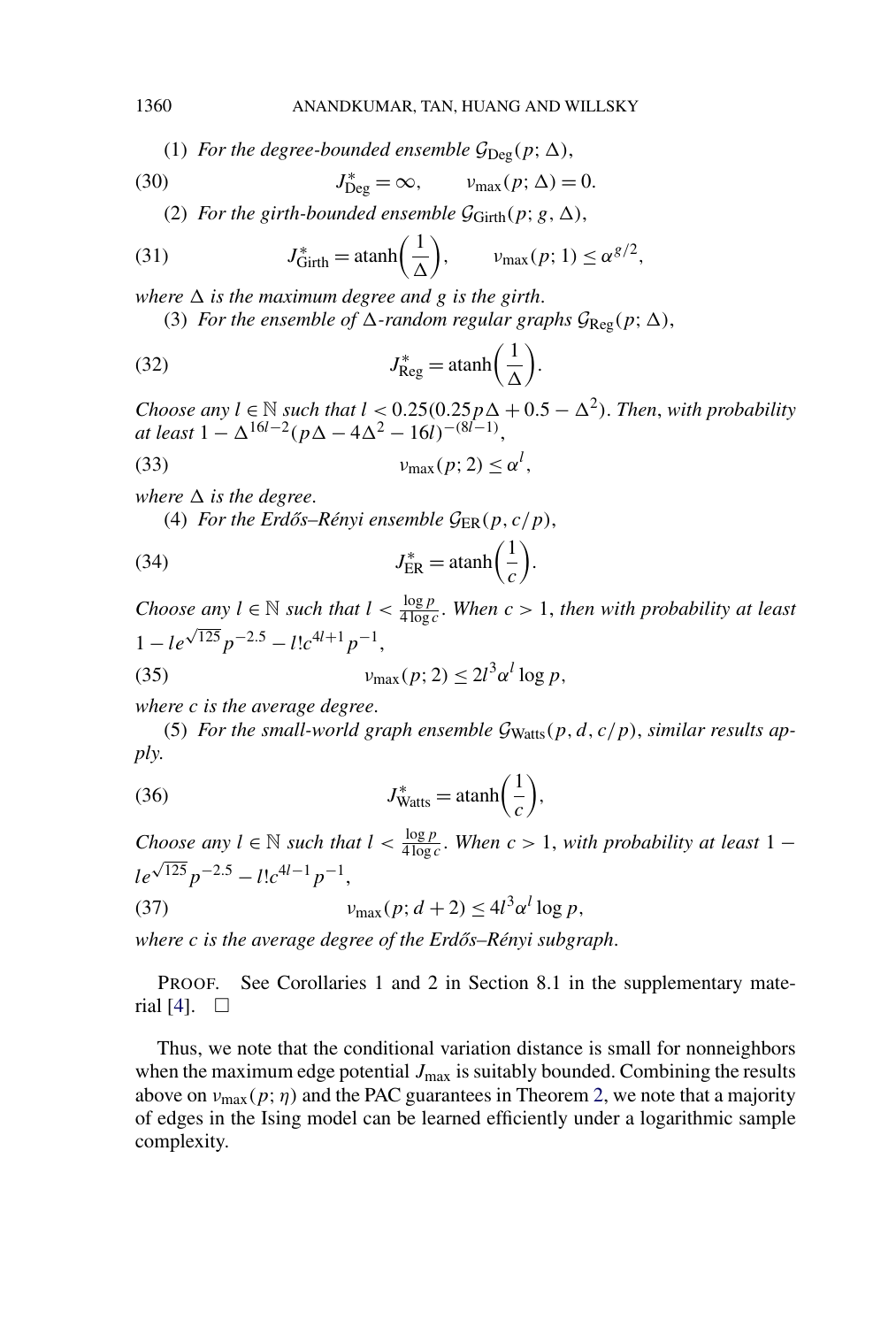<span id="page-15-0"></span>3.3. *Examples of tractable graph families*. We now show that the localseparation property in Definition [2](#page-8-0) and the assumptions in Section [3.1](#page-9-0) hold for a rich class of graphs.

EXAMPLE 1 (Bounded-degree). Any (deterministic or random) ensemble of degree-bounded graphs  $G_{\text{Deg}}(p, \Delta)$  satisfies  $(\eta, \gamma)$ -local separation property with *η* =  $\Delta$  and arbitrary  $\gamma \in \mathbb{N}$ . This is because for any node  $i \in V$ , its neighborhood  $\mathcal{N}(i)$  exactly separates it from nonneighbors. Since there is exact separation, we can establish that the threshold in [\(18\)](#page-9-0) is infinite ( $J_{\text{Deg}}^* = \infty$ ); that is, there is no constraint on the maximum edge potential  $J_{\text{max}}$ . However, the computational complexity of our proposed algorithm scales as  $O(p^{\Delta+2})$ ; see also [\[10\]](#page-27-0). Thus, when  $\Delta$ is large, our proposed algorithm, as well as the algorithm in [\[10\]](#page-27-0), are computationally intensive. Our goal in this paper is to relax the bounded-degree assumption and to consider sequences of ensembles of graph  $G(p)$  whose maximum degrees may grow with the number of nodes *p*. To this end, we discuss other structural constraints which can lead to graphs with sparse local separators.

EXAMPLE 2 (Bounded local paths). Another sufficient condition<sup>14</sup> for the  $(\eta, \gamma)$ -local separation property in Definition [2](#page-8-0) to hold is that there are at most *η* paths of length at most *γ* in *G* between any two nodes [henceforth, termed as the  $(\eta, \gamma)$ -*local paths property*]. In other words, there are at most  $\eta - 1$  number of overlapping<sup>15</sup> cycles of length smaller than  $2\gamma$ . We denote this ensemble of graphs as  $G_{\text{LP}}(p; \eta, \gamma)$ .

In particular, a special case of the local-paths property described above is the so-called girth property. The *girth* of a graph is the length of the shortest cycle. Thus, a graph with girth *g* satisfies  $(\eta, \gamma)$ -local separation property with  $\eta = 1$ and  $\gamma = g/2$ . Let  $\mathcal{G}_{Girth}(p; g)$  denote the ensemble of graphs with girth at most *g*. There are many graph constructions which lead to large girth. For example, the bipartite Ramanujan graph [\[17\]](#page-27-0), page 107 and the random Cayley graphs [\[24\]](#page-27-0) have large girths. Recently, efficient algorithms have been proposed to generate large girth graphs efficiently [\[5\]](#page-27-0).

The girth condition can be weakened to allow for a small number of short cycles, while not allowing for typical node neighborhoods to contain short cycles. Such graphs are termed as *locally tree-like*. For instance, the ensemble of Erdős– Rényi graphs  $G_{FR}(p, c/p)$ , where an edge between any node pair appears with a

<sup>&</sup>lt;sup>14</sup>For any graph satisfying  $(\eta, \gamma)$ -local separation property, the number of vertex-disjoint paths of length at most  $\gamma$  between any two nonneighbors is bounded above by  $\eta$ , by appealing to Menger's theorem for bounded path lengths [\[35\]](#page-28-0). However, the property of local paths that we describe above is a stronger notion than having sparse local separators, and we consider all distinct paths of length at most  $\gamma$  and not just vertex disjoint paths in the formulation.

<sup>&</sup>lt;sup>15</sup>Two cycles are said to overlap if they have common vertices.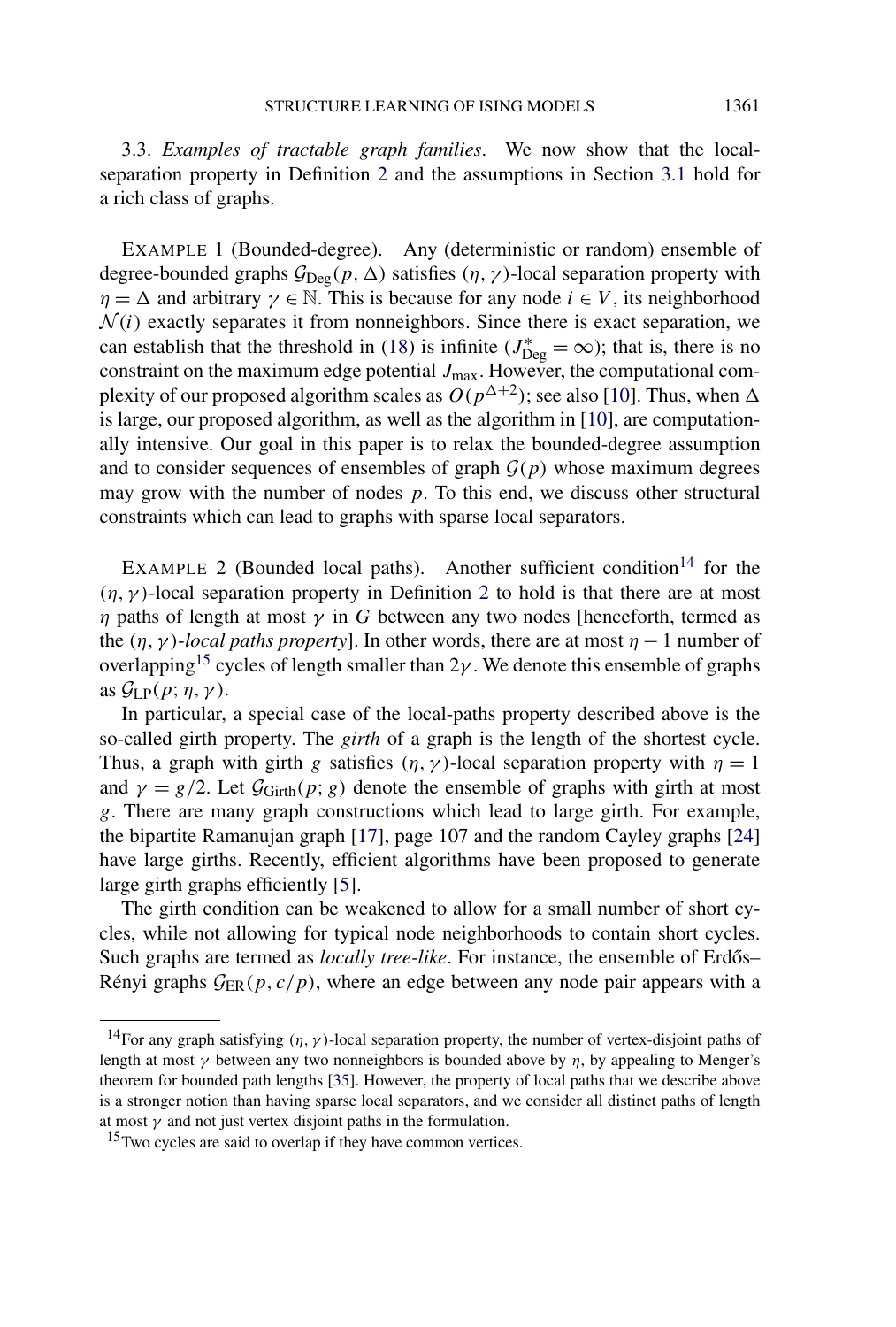probability  $c/p$ , independent of other node pairs, is locally tree-like. The parameter  $c$  may grow with  $p$ , albeit at a controlled rate for tractable structure learning, made precise later. In Section 11 in the supplementary material [\[4\]](#page-26-0), we establish that there are at most two paths of length smaller than  $\gamma < \frac{\log p}{4 \log c}$  between any two nodes in Erdős–Rényi graphs a.a.s., or equivalently, there are no overlapping cycles of length smaller than  $2\gamma$  a.a.s. Similar observations apply for the more general *scale-free* or *power-law* graphs [\[18, 20\]](#page-27-0), and we derive the precise relationships in Section 11 in the supplementary material [\[4\]](#page-26-0). Along similar lines, the ensemble of  $\Delta$ -random regular graphs, denoted by  $\mathcal{G}_{\text{Reg}}(p, \Delta)$ , which is the uniform ensemble of regular graphs with degree  $\Delta$  has no overlapping cycles of length at most  $\Theta(\log_{\Delta-1} p)$  a.a.s. [\[36\]](#page-28-0), Lemma 1.

We now discuss the conditions under which a general local-paths graph ensemble  $\mathcal{G}_{LP}(p; \eta, \gamma)$  satisfies assumption<sup>16</sup> (A3) in Section [3.1,](#page-9-0) required for our graph estimation algorithm CVDT to succeed. Denote the maximum degree for the  $G_{LP}(p; \eta, \gamma)$  ensemble as  $\Delta$  (possibly growing with *p*). Note that we can now implement the CVDT algorithm with parameter *η*. In Section 8.1 in the sup-plementary material [\[4\]](#page-26-0), we establish that the threshold  $J^*$  in [\(18\)](#page-9-0) is given by  $J_{\text{LP}}^* = \Theta(1/\Delta)$ . When the minimum edge potential  $J_{\text{min}}$  achieves the bound, that is,  $J_{\text{min}} = \Theta(1/\Delta)$ , the assumption (A3) simplifies as

$$
\Delta \alpha^{\gamma} = o(1).
$$

Note that  $\alpha$  < 1 under (A2). We obtain a natural trade-off between the maximum degree  $\Delta$  and the path threshold  $\gamma$ .

When  $\Delta = O(1)$ , we can allow the path threshold in (38) to scale as  $\gamma =$ *O*(log log *p*). This implies that graphs with fairly small path threshold  $\gamma$  can be incorporated under our framework. In particular, this includes the class of girthbounded graph with fairly small girth [i.e., the girth *g* scaling as *O(*log log*p)*].

We can also incorporate graph families with growing maximum degrees in (38). For instance, when  $\Delta = O(poly log p)$ , we require the path threshold to scale as  $\gamma = O(\log p)$ . In particular, the  $\Delta$ -random-regular ensemble satisfies (38) when  $\Delta = O(poly log p)$ .

Thus, (38) represents a natural trade-off between node degrees and path threshold for consistent structure estimation; graphs with large degrees can be learned efficiently if their path thresholds are large. Indeed, in the extreme case of trees which have infinite threshold (since they have infinite girth), in accordance with (38), there is no constraint on node degrees for successful recovery, and recall that the Chow–Liu algorithm [\[16\]](#page-27-0) is an efficient method for model selection on tree distributions.

Moreover, the constraint in (38) can be weakened for random graph ensembles by replacing the maximum degree with the average degree. Recall that in

<sup>&</sup>lt;sup>16</sup>In fact, a weaker version of (A3) as  $J_{\text{min}}\alpha^{-\gamma} = \omega(1)$  suffices for degree-bounded ensembles  $\mathcal{G}_{\text{Deg}}(\Delta)$ .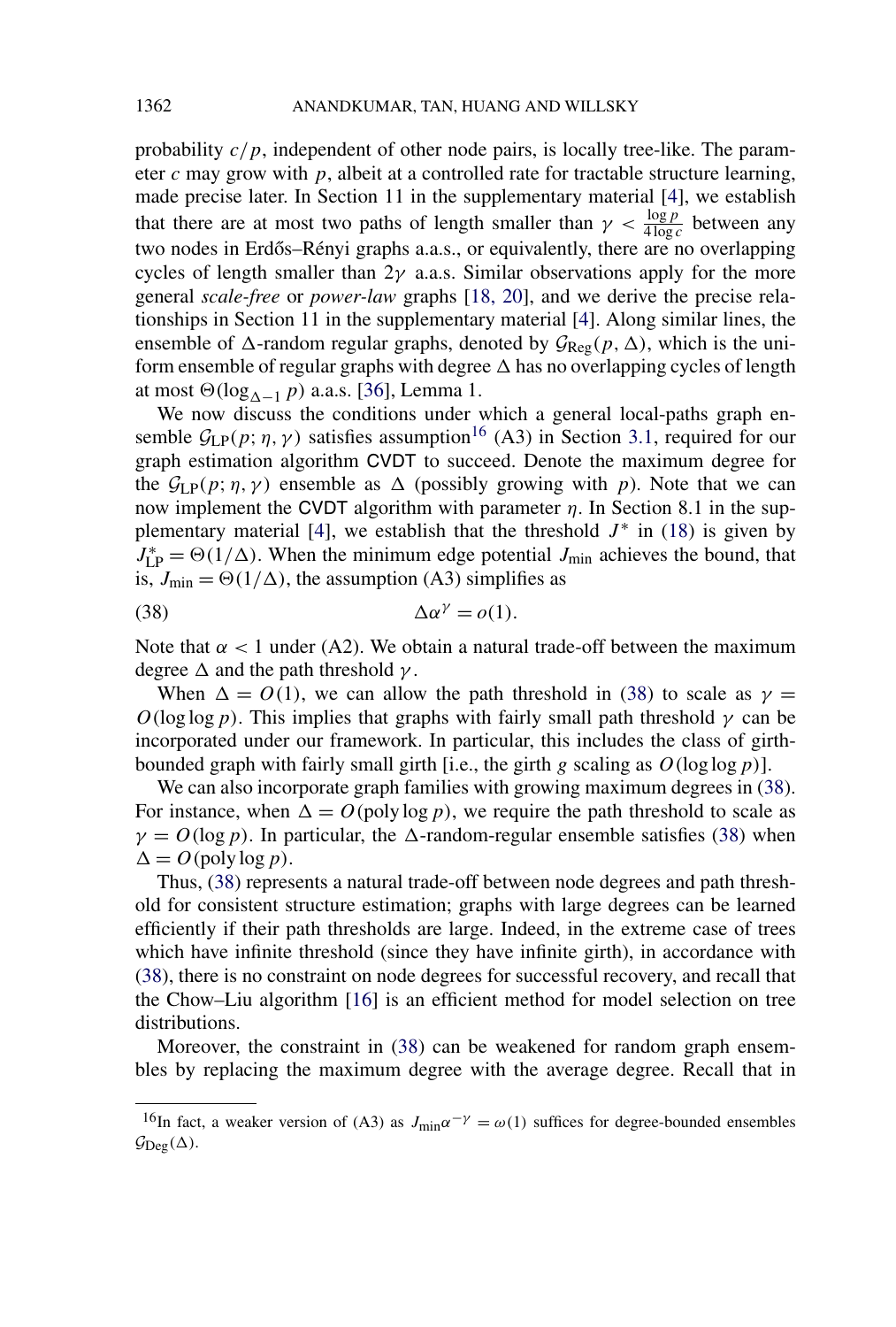the Erdős–Rényi ensemble  $\mathcal{G}_{ER}(p, c/p)$ , an edge between any two nodes occurs with probability  $c/p$  and that this ensemble satisfies the  $(\eta, \gamma)$  property with path threshold  $\gamma = O(\frac{\log p}{\log c})$  and  $\eta = 2$ . In Section 8.1 in the supplementary material [\[4\]](#page-26-0), we establish that the threshold in [\(18\)](#page-9-0) is given by  $J_{\text{ER}}^* = \Theta(1/c)$ . Comparing with the threshold for  $\Delta$ -degree bounded graphs  $J^* = \Theta(1/\Delta)$  discussed above, we see that we can obtain better bounds for random-graph ensembles.

When the minimum edge potentials achieves the threshold ( $J_{\text{min}} = \Theta(1/c)$ ), the requirement in assumption (A3) in Section [3.1](#page-9-0) simplifies to

$$
(39) \t\t c\alpha^{\gamma} = \tilde{o}(1),
$$

which is true when  $c = O(\text{poly} \log p)$ . Thus, we can guarantee consistent structure estimation for the Erdős–Rényi ensemble when the average degree scales as  $c = O(poly log p)$ . This regime is typically known as the "sparse" regime and is relevant, since in practice, our goal is to fit the measurements to a sparse graphical model.

EXAMPLE 3 (Small-world graphs). The previous two examples showed that local separation holds under two different conditions: bounded maximum degree and bounded number of local paths. The former class of graphs can have short cycles, but the maximum degree needs to be constant, while the latter class of graphs can have a large maximum degree but the number of overlapping short cycles needs to be small. We now provide instances which incorporate both these features, large degrees and short cycles, and yet satisfy the local separation property.

The class of hybrid graphs or augmented graphs ([\[18\]](#page-27-0), Chapter 12) consists of graphs which are the union of two graphs: a "local" graph, having short cycles, and a "global" graph, having small average distances. Since the hybrid graph is the union of these local and global graphs, it simultaneously has large degrees and short cycles. The simplest model  $\mathcal{G}_{Watts}(p, d, c/p)$ , first studied by Watts and Strogatz  $[51]$ , consists of the union of a  $d$ -dimensional grid and an Erdős–Rényi random graph with parameter *c*. It is easily seen that a.e. graph  $G \sim \mathcal{G}_{Watts}(p, d, c/p)$ satisfies  $(\eta, \gamma)$ -local separation property in [\(16\)](#page-8-0), with

$$
\eta = d + 2, \qquad \gamma \le \frac{\log p}{4 \log c}.
$$

Similar observations apply for more general hybrid graphs studied in [\[18\]](#page-27-0), Chapter 12.

In Section 8.1 in the supplementary material, we establish that the threshold in [\(18\)](#page-9-0) for the small-world ensemble  $G_{Watts}(p, d, c/p)$  is given by  $J_{Watts}^* = \Theta(1/c)$ and is independent of *d*, the degree of the grid graph. Comparing with the threshold  $J_{\text{ER}}^{*}$  for Erdős–Rényi ensemble  $\mathcal{G}_{\text{ER}}(p, c/p)$ , we note that the two thresholds are identical. This further implies that (39) holds for the small-world graph ensemble as well.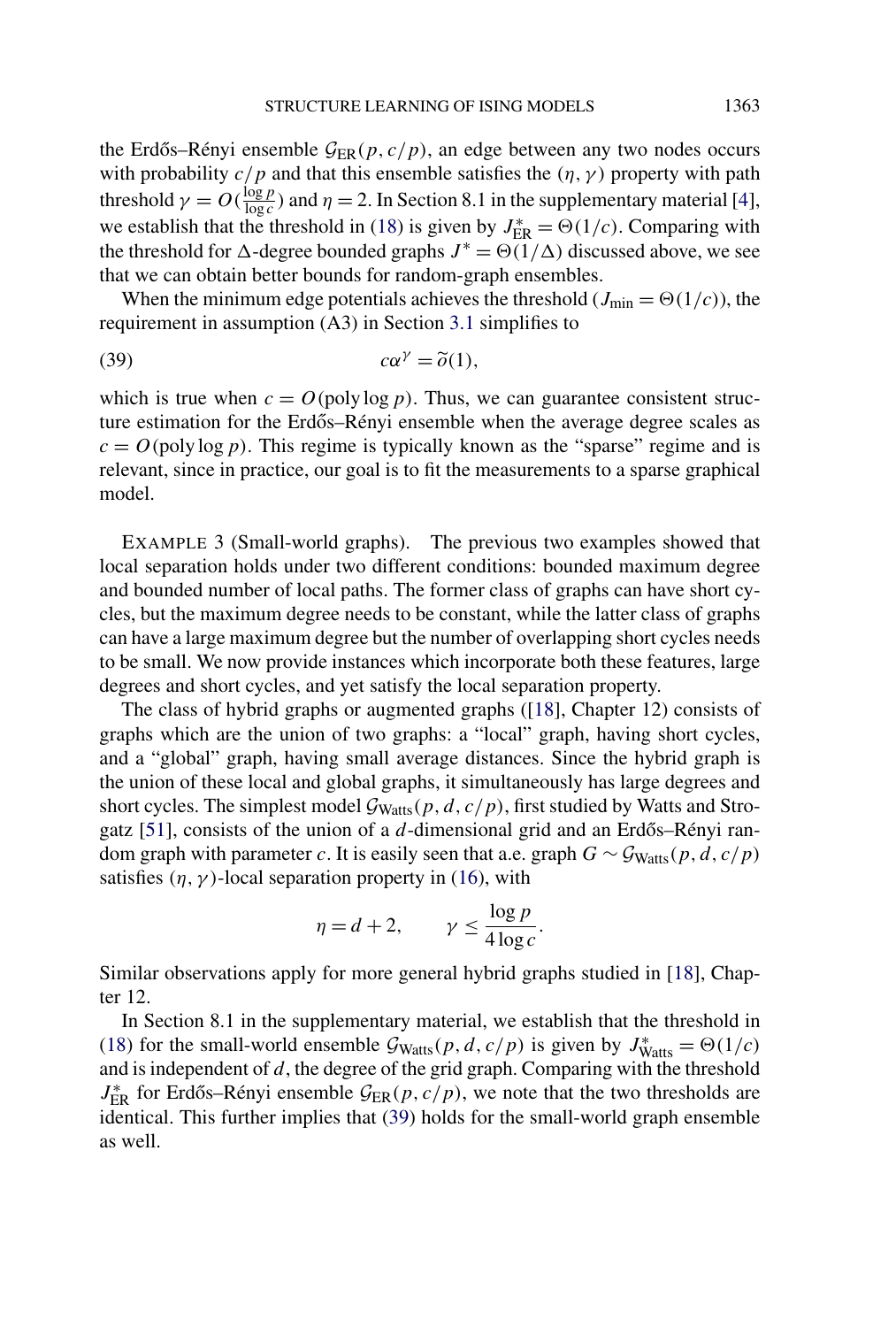<span id="page-18-0"></span>3.4. *Explicit bounds on sample complexity of* CVDT. Recall that the sample complexity of the CVDT is required to scale as  $n = \Omega(J_{\text{min}}^{-2} \log p)$  for structural consistency in high dimensions. Thus, the sample complexity is small when the minimum edge potential  $J_{\text{min}}$  is large. On the other hand,  $J_{\text{min}}$  cannot be arbitrarily large due to assumption (A2) in Section [3.1,](#page-9-0) which entails that  $J_{\text{min}} < J^*$ . The minimum sample complexity is thus attained when  $J_{\text{min}}$  achieves the threshold  $J^*$ .

We now provide explicit results for the minimum sample complexity for various graph ensembles, based on the threshold  $J^*$ . Recall that in Section [3.3,](#page-15-0) we discussed that for the graph ensemble  $G_{LP}(p, \eta, \gamma, \Delta)$  satisfying the  $(\eta, \gamma)$ -local paths property and having maximum degree  $\Delta$ , the threshold is  $J_{LP}^* = 1/\Delta$ . Thus, the minimum sample complexity for this graph ensemble is  $n = \Omega(\Delta^2 \log p)$ , that is, when  $J_{\min} = \Theta(1/\Delta)$ .

For the Erdős–Rényi random graph ensemble  $\mathcal{G}_{ER}(p, c/p)$  and the smallworld graph ensemble  $G_{Watts}(p, d, c/p)$ , recall that the thresholds are given by  $J_{\text{ER}}^* = J_{\text{Watts}}^* = 1/c$ , where *c* is the mean degree of the Erdős–Rényi graph. Thus, the minimum sample complexity can be improved to  $n = \Omega(c^2 \log p)$ , by setting  $J_{\text{min}} = \Theta(1/c)$ . This implies that when the Erdős–Rényi random graphs and smallworld graphs have a bounded average degree  $[c = O(1)]$ , the minimum sample complexity is  $n = \Omega(\log p)$ . Recall that the sample complexity of learning tree models is  $\Omega(\log p)$  [\[47\]](#page-29-0). Thus, we observe that the complexity of learning sparse Erdős–Rényi random graphs and small-world graphs using our algorithm CVDT is akin to learning tree structures in certain parameter regimes.

3.5. *Comparison with previous results*. We now compare the performance of our algorithm CVDT with  $\ell_1$ -penalized logistic regression proposed in [\[41\]](#page-28-0). We first compare the computational complexities. The method in [\[41\]](#page-28-0) has a computational complexity of  $O(p^4)$  for any input (assuming  $p > n$ ). On the other hand, the complexity of our method depends on the graph family under consideration. It can be as low as  $O(p^3)$  for girth-bounded ensembles,  $O(p^4)$  for random graph families and as high as  $O(p^{\Delta})$  for degree-bounded ensembles (without any additional characterization of the local separation property). Clearly our method is not efficient for general degree-bounded ensembles since it is tailored to exploit the sparse local-separation property in the underlying graph.

We now compare the sample complexities under the two methods. It was es-tablished that the method in [\[41\]](#page-28-0) has a minimum sample complexity of  $n =$  $\Omega(\Delta^3 \log p)$  for a degree-bounded ensemble  $\mathcal{G}_{\text{Deg}}(p, \Delta)$  satisfying certain "incoherence" conditions. The sample complexity of our CVDT algorithm is better at  $n = \Omega(\Delta^2 \log p)$ . Moreover, we can guarantee improved sample complexity of  $n = \Omega(c^2 \log p)$  for Erdős–Rényi random graphs  $\mathcal{G}_{ER}(p, c/p)$  and small-world graphs  $G_{Watts}(p, d, c/p)$  under the modified CVDT algorithm. Note that these random graph ensembles have maximum degrees  $(\Delta)$  much larger than the average degrees (*c*), and thus, we can provide stronger sample complexity results. Moreover, our algorithm is local and requires only low-order statistics for any class of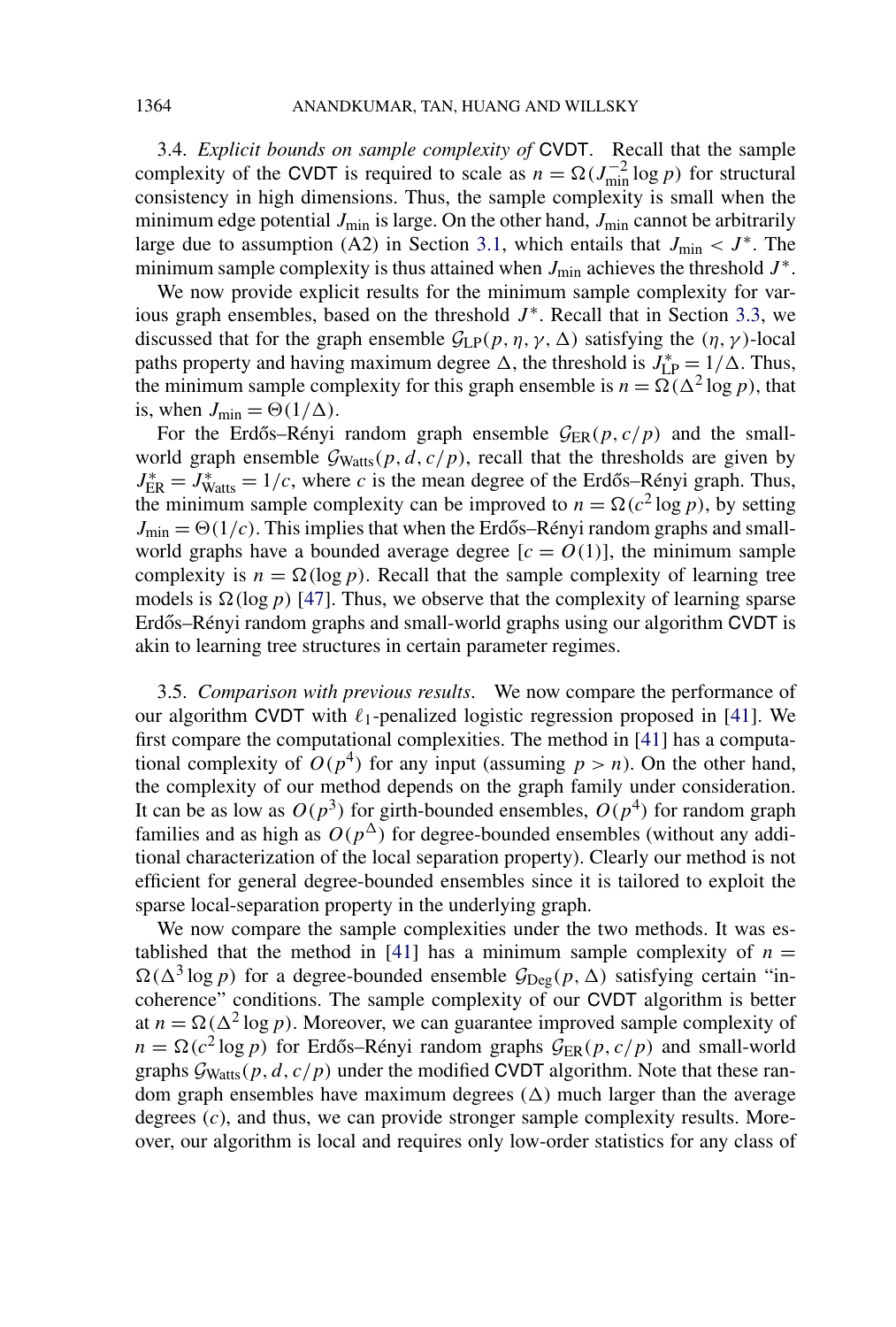<span id="page-19-0"></span>graphical models of arbitrary order, while the method in [\[41\]](#page-28-0) requires full-order statistics since it undertakes neighborhood selection through regularized logistic regression. This is relevant in practice, since our algorithm is better equipped to handle missing samples.

The incoherence conditions required for the success of  $\ell_1$  penalized logistic regression in [\[41\]](#page-28-0) are NP-hard to establish for general models since they involve the partition function of the model [\[6\]](#page-27-0). In contrast, our conditions are transparent and relate to the phase transitions in the model. It is an open question as to whether the incoherence conditions are implied by our assumptions or vice-versa for general models. It appears that our conditions are weaker than the incoherence conditions for random-graph models. For instance, for the Erdős–Rényi model  $\mathcal{G}_{ER}(p, c/p)$ , we require that  $J_{\text{max}} = O(1/c)$ , where *c* is the average degree, while a sufficient condition for incoherence is  $J_{\text{max}} = O(1/\Delta)$ , where  $\Delta$  is the maximum degree. Note that  $\Delta = O(\log p \log c)$  a.a.s. for the Erdős–Rényi model. Similar observations also hold for the power-law and small-world graph ensembles. This implies that we can guarantee consistent structure estimation under weaker conditions (i.e., a wider range of parameters) and better sample complexity for the Erdős–Rényi, power-law and small-world models.

**4. Necessary conditions for graph estimation.** We have so far proposed algorithms and provided performance guarantees for graph estimation given samples from an Ising models. We now analyze necessary conditions for graph estimation.

4.1. *Erd˝os–Rényi random graphs*. Necessary conditions for graph estimation have been previously characterized for degree-bounded graph ensembles  $\mathcal{G}_{\text{Deg}}(p, \Delta)$  [\[43\]](#page-28-0). However, these conditions are too loose to be useful for the ensemble of Erdős–Rényi graphs  $\mathcal{G}_{ER}(p, c/p)$ , where the average degree<sup>17</sup> *(c)* is much smaller than the maximum degree.

We now provide a lower bound on sample complexity for graph estimation of Erdős–Rényi graphs using any deterministic estimator. Recall that  $p$  is the number of nodes in the model, and *n* is the number of samples. In the following result, *c* is allowed to depend on *p* and is thus more general than the previous results.

THEOREM 3 (Necessary conditions for model selection). Assume that  $c \leq$ 0.5*p* and  $G_p \sim \mathcal{G}_{ER}(p, c/p)$ . Then if  $n \leq \varepsilon c \log p$  for sufficiently small  $\varepsilon > 0$ , *we have*

(40) 
$$
\lim_{p \to \infty} P[\widehat{G}_p^n(\mathbf{X}_p^n) \neq G_p] = 1
$$

*for any deterministic estimator Gp*.

<sup>&</sup>lt;sup>17</sup>The techniques in this section is applicable when the average sparsity parameter *c* of  $\mathcal{G}_{ER}(p, c/p)$ ensemble is a function of *p* and satisfies  $c \leq p/2$ .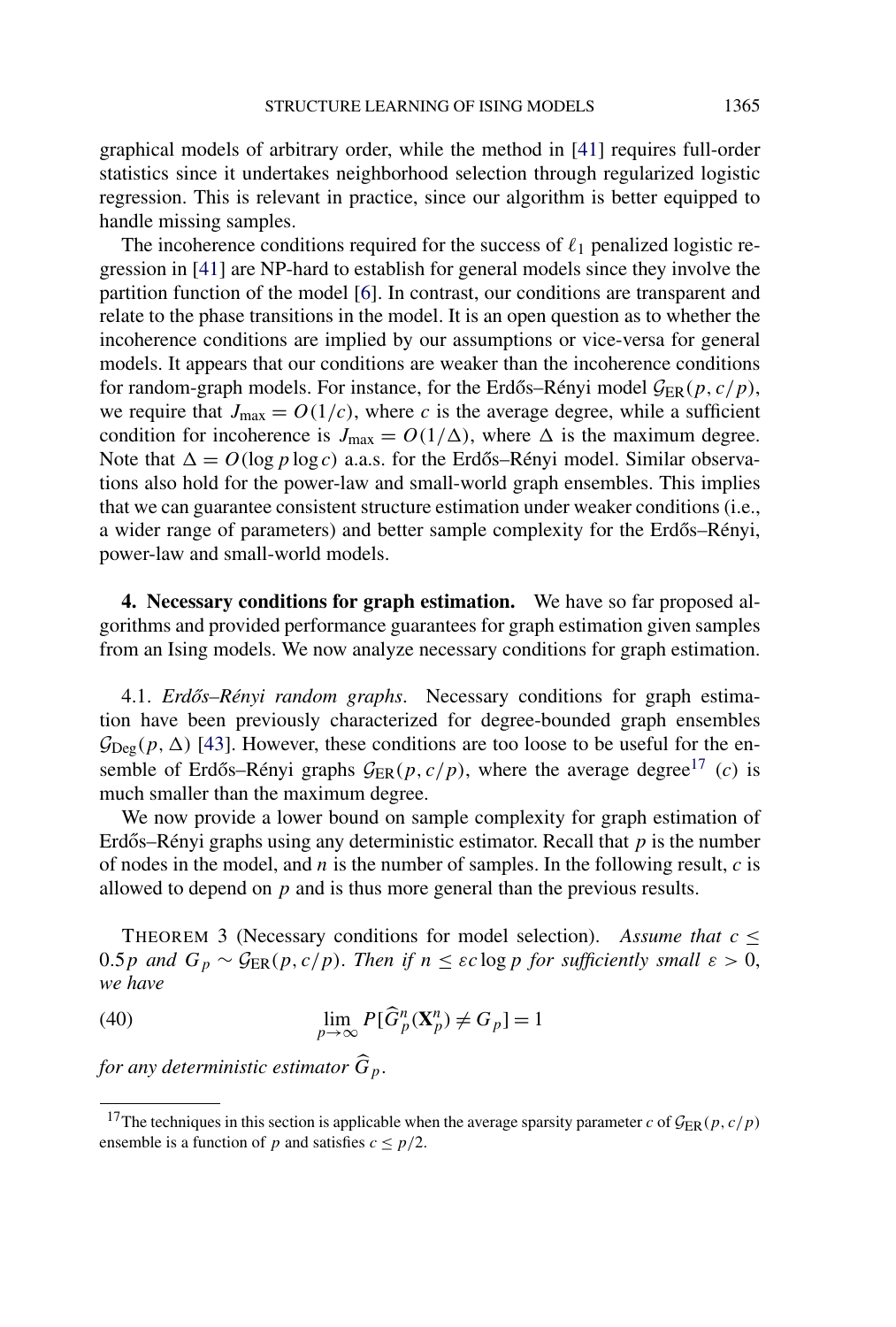Thus, when  $n \leq \varepsilon c \log p$  for sufficiently small  $\varepsilon > 0$ , the probability of error for structure estimation tends to one, where the probability measure is with respect to both the Erdős–Rényi random graph and the samples. The proof of this theorem can be found in Section 10 in the supplementary material, and is along the lines of [\[10\]](#page-27-0), Theorem 1.

The result in Theorem [3](#page-19-0) provides an asymptotic necessary condition for structure learning and involves an additional auxiliary parameter *ε*. In the following result, we remove the requirement for the auxiliary parameter  $\varepsilon$  and provide a nonasymptotic necessary condition, but at the expense of having a weak (instead of a strong) converse.

THEOREM 4 (Nonasymptotic necessary conditions for model selection). *Assume that*  $G \sim \mathcal{G}_{ER}(p, c/p)$ , *where c may depend on*  $p$ . Let  $P_e^{(p)} := P(\hat{G}_p \neq G_p)$ *be the probability of error. If*  $P_e^{(p)} \rightarrow 0$ , *the number of samples n must satisfy* 

(41) 
$$
n \geq \frac{1}{p \log_2 |\mathcal{X}|} {p \choose 2} \mathcal{H}_b \left( \frac{c}{p} \right).
$$

By expanding the binary entropy function  $\mathcal{H}_b(\cdot)$ , it is easy to see that the statement in (41) can be weakened to the more easily interpretable (albeit weaker) necessary condition

$$
(42) \t\t\t n \ge \frac{c \log_2 p}{2 \log_2 |\mathcal{X}|}.
$$

The above result differs from Theorem [3](#page-19-0) in two aspects: the bound in (41) does not involve any asymptotic notation and is a weak converse result (instead of a strong converse). The proof is provided in Section 10.3 in the supplementary material [\[4\]](#page-26-0).

## REMARKS.

(1) Thus,  $n = \Omega(c \log p)$  number of samples are *necessary* for structure recovery. Hence, the larger the average degree, the higher is the required sample complexity. Intuitively this is because as  $c$  grows, the graph is denser, and hence we require more samples for learning. In information-theoretic terms, Theorem [3](#page-19-0) is a strong converse [\[19\]](#page-27-0), since we show that the error probability of structure learning tends to one (instead of being merely bounded away from zero). On the other hand, the result in Theorem 4 is a weak converse result.

(2) In [\[43\]](#page-28-0), it is shown that for graphs uniformly drawn from the class of graphs with maximum degree  $\Delta$ , when  $n < \varepsilon \Delta^k \log p$  for some  $k \in \mathbb{N}$ , there exists a graph for which any estimator fails with probability at least 0*.*5. These results cannot be applied here since the probability mass function is nonuniform for the class of Erdős–Rényi random graphs.

<span id="page-20-0"></span>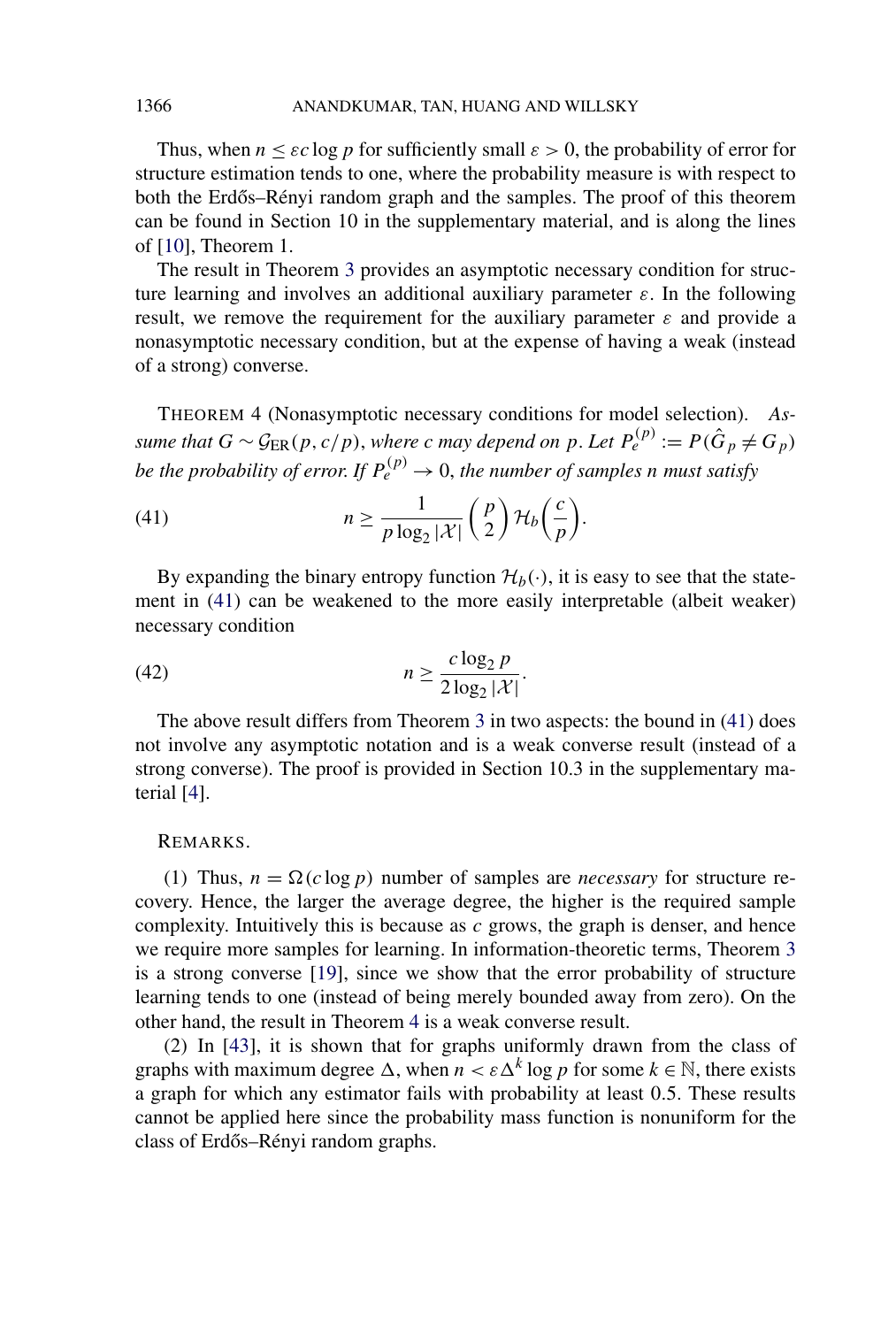<span id="page-21-0"></span>(3) The result is not dependent on the Ising model assumption, and holds for *any* pairwise discrete Markov random field (i.e.,  $X$  is a finite set).

We now provide an outline for the proof of Theorem [4.](#page-20-0) A naïve application of Fano's inequality for this problem does not yield any meaningful result since the set of all graphs (which can be realized by  $G_{ER}$ ) is "too large." We employ another information-theoretic idea known as *typicality*. We identify a set of graphs with *p* nodes whose average degree is *ε*-close to *c* (which is the expected degree for  $\mathcal{G}_{FR}(p, c/p)$ . The set of typical graphs has a small cardinality but high probability when *p* is large. The novelty of our proof lies in our use of both typicality as well as Fano's inequality to derive necessary conditions for structure learning. We can show that (i) the probability of the typical set tends to one as  $p \to \infty$ ; (ii) the graphs in the typical set are almost uniformly distributed (the asymptotic equipartition property); (iii) the cardinality of the typical set is small relative to the set of all graphs. A detailed discussion of these techniques is given in [\[3\]](#page-26-0).

4.2. *Other graph families*. We now provide necessary conditions for recovery of graphs belonging to various graph ensembles considered in this paper. We first recap the results of [\[10\]](#page-27-0), Theorem 1, which is applicable for any uniform ensemble of graphs.

THEOREM 5 (Lower bound on sample complexity). *Assume that a graph Gp on p nodes is uniformly drawn from an ensemble* G. *Given n i*.*i*.*d*. *samples from an Ising model Markov on G*, *we have*

(43) 
$$
P[\widehat{G}_p^n(\mathbf{X}_p^n) \neq G_p] \geq 1 - \frac{2^{np}}{|\mathcal{G}|}
$$

*for any deterministic estimator Gp*.

We provide bounds on the number of graphs in specific graph families considered earlier in the paper which gives us necessary conditions for their recovery.

LEMMA 2 (Bounds on size of graph families). *The following bounds hold*:

(1) *For girth-bounded ensembles*  $\mathcal{G}_{Girth}(p; g, \Delta_{min}, \Delta_{max}, k)$  *with girth g*, *minimum degree*  $\Delta_{\text{min}}$ *, maximum degree*  $\Delta_{\text{max}}$  *and number of edges k, we have*  $p^k(p - g\Delta_{\text{max}}^g)^k \leq |\mathcal{G}_{\text{Girth}}(p; g, \Delta_{\text{min}}, \Delta_{\text{max}}, k)| \leq p^k(p - \Delta_{\text{min}}^g)^k.$ 

(2) *For local-path ensembles*  $G_{LP}(p; \eta, \gamma, \Delta_{min}, \Delta_{max}, k)$  *having η paths of length less than*  $\gamma > 0$  *between any two nodes, minimum degree*  $\Delta_{\text{min}} > 0$ *, maximum degree*  $\Delta_{\text{max}}$  *and number of edges k*,

$$
m_1 p^{k_1} (p - \gamma \Delta_{\max}^{\gamma})^{k_1} \left(\frac{\Delta_{\min}^{\gamma}}{2}\right)^{\eta - 1} \leq |\mathcal{G}_{\mathrm{LP}}(p; \eta, \gamma, \Delta_{\min}, \Delta_{\max}, k)|
$$
  
(45) 
$$
\leq m_2 p^{k_2} (p - \Delta_{\min}^{\gamma})^{k_2} \left(\frac{\gamma \Delta_{\max}^{\gamma}}{2}\right)^{\eta - 1},
$$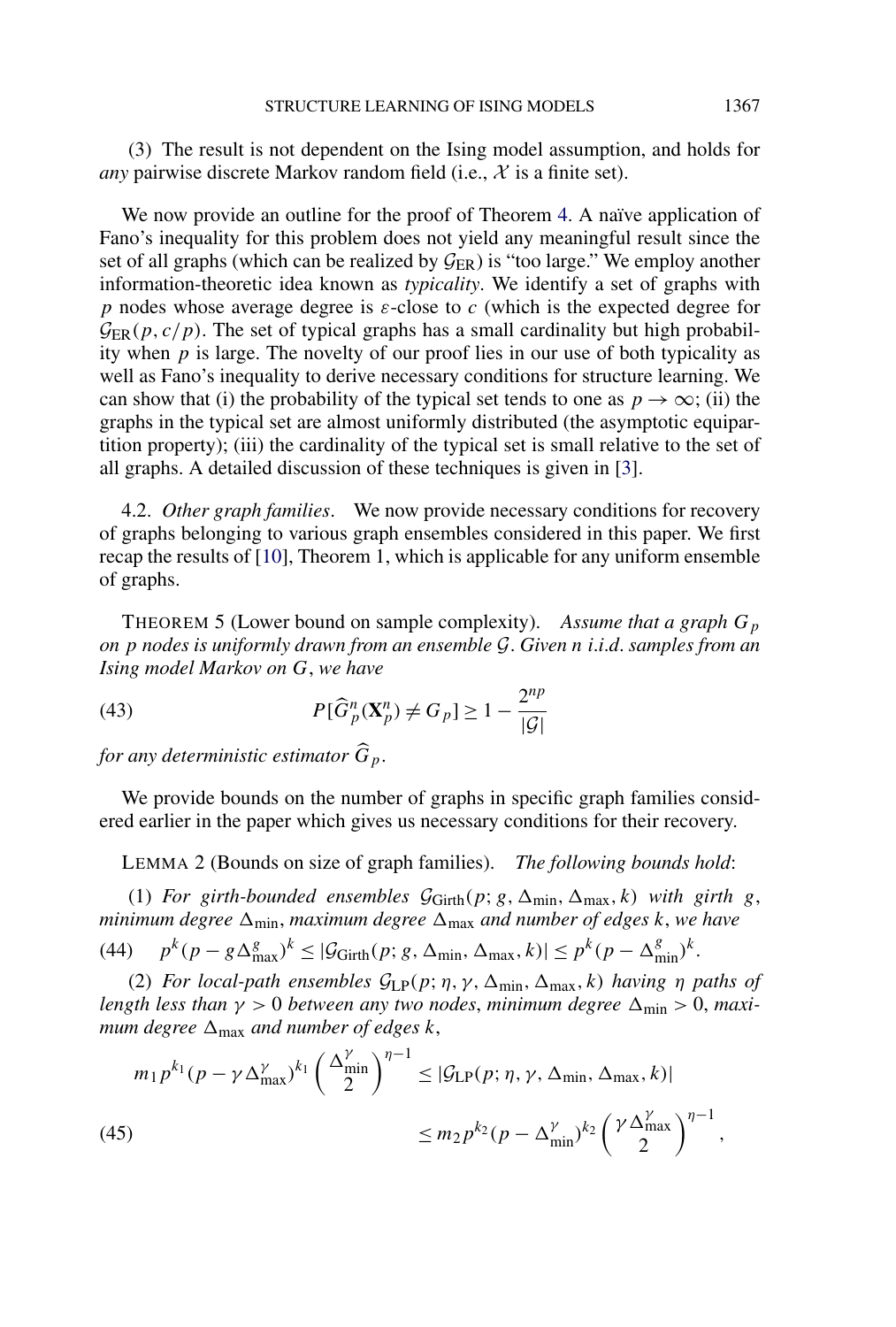*where*  $k_1 := k - m_2(\eta - 1)$ ,  $k_2 := k - m_1(\eta - 1)$ ,  $m_1 := \frac{p}{\gamma \Delta_{\text{max}}^{\gamma}}$  and  $m_2 := \frac{p}{\Delta_{\text{min}}^{\gamma}}$ .

(3) *For augmented ensembles*  $G_{\text{Aug}}(p; d, \eta, \gamma, \Delta_{\text{min}}, \Delta_{\text{max}}, k)$  *consisting of a local graph with (regular) degree d and a global graph*  $G_{LP}(p; \eta, \gamma, \Delta_{min}, \Delta_{max},$ *k)*, *we have*

(46)  
\n
$$
m_1 p^{k'_1} (p - \gamma \Delta_{\max}^{\gamma} )^{k'_1} {\left(\frac{\Delta_{\min}^{\gamma}}{2}\right)}^{n-1} {\left(\frac{p-1}{d}\right)}
$$
\n
$$
\leq |\mathcal{G}_{\text{Aug}}(p; d, \eta, \gamma, \Delta_{\min}, \Delta_{\max}, k)|
$$
\n
$$
\leq m_2 p^{k'_2} (p - \Delta_{\min}^{\gamma})^{k'_2} {\left(\frac{\gamma \Delta_{\max}^{\gamma}}{2}\right)}^{n-1} {\left(\frac{p-1}{d}\right)}
$$

*where*  $k'_1 := k_1 + 1 - \frac{pd}{2}$  and  $k'_2 := k_2 + 1 - \frac{pd}{2}$ , for  $k_1, k_2, m_1, m_2$  defined previ*ously*.

*,*

The proof of the above result is given in Section 10.2 in the supplementary material [\[4\]](#page-26-0).

REMARKS. Using the above results on lower bounds on the number of graphs in a given family, in conjunction with Theorem [5,](#page-21-0) we can obtain necessary conditions for different graph families. For instance, for girth-constrained families, when the girth *g* and maximum degree  $\Delta_{\text{max}}$  scale as  $O(\text{poly}\log p)$ , we have that

$$
(47) \t\t n = \Omega \left[ \frac{k}{p} \log p \right]
$$

number of samples is necessary for structure estimation, where *k* is the number of edges. Similarly, for local path ensembles, when the path threshold  $\gamma$  and maximum degree  $\Delta_{\text{max}}$  scale as  $O(\text{poly} \log p)$ , the above bound in (47) changes only slightly, and we have

$$
n = \Omega \left[ \left( \frac{k}{p} - \frac{\eta - 1}{\Delta_{\min}^{\gamma}} \right) \log p \right]
$$

as the necessary condition, by substituting for  $k_1$ , and noting that the other terms scale slower than log*p* under the above specified regime. Similarly, for augmented graphs, we have

$$
n = \Omega \left[ \left( \frac{k}{p} - \frac{\eta - 1}{\Delta_{\min}^{\gamma}} - \frac{d}{2} \right) \log p \right]
$$

as the necessary condition. Thus, for a wide class of graphs, we can characterize necessary conditions for structure estimation.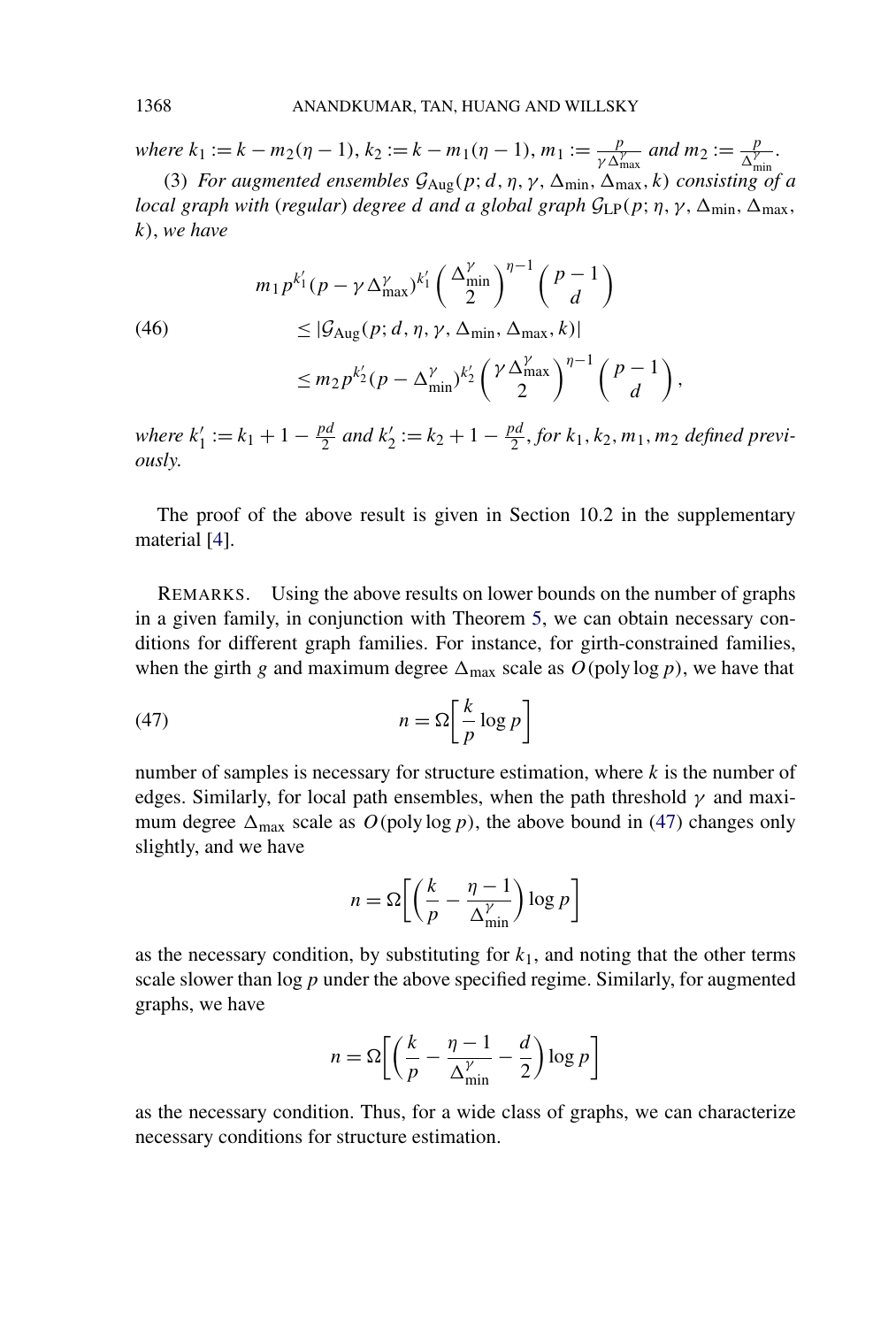<span id="page-23-0"></span>**5. Experiments.** In this section experimental results are presented on synthetic data. We implement the proposed CVDT (based on conditional variation distances) and CMIT (based on conditional mutual information) methods under different thresholds, as well the  $\ell_1$  regularized logistic regression [\[41\]](#page-28-0) under different regularization parameters.18 The performance of the methods is compared using the notion of the edit distance between the estimated and the true graphs. We implement the proposed CVDT and CMIT methods in MATLAB and the  $\ell_1$  regularized logistic regression is evaluated using L1General package.<sup>19</sup> CONTEST<sup>20</sup> package is used to generate the synthetic graphs, and  $UGM<sup>21</sup>$  package is used for implementing Gibbs sampling from the Ising Model. The datasets, software code and results are available at [http://newport.eecs.uci.edu/anandkumar.](http://newport.eecs.uci.edu/anandkumar)

5.1. *Data sets*. In order to evaluate the CVDT performance in terms of quantity of errors in recovering the graph structure, we generate samples from Ising model for three typical graphs, namely, a single cycle graph whose  $\eta_{\text{cycle}} = 2$ , Erdős–Rényi random graph  $\mathcal{G}_{ER}(p, c/p)$  with average degree  $c = 1$  and the Watts and Strogatz model  $G_{\text{WS}}(p, d, c/p)$  with degree of local graph  $d = 2$  and average degree of the global graph  $c = 1$ . Graphs of size  $p = 80$  and sample size  $n \in \{10^2, 5 \times 10^2, 10^3, 5 \times 10^3, 10^4, 10^5\}$  are considered.

Based on the generated graph topologies, we generate the potential matrix  $\mathbf{J}_G$ whose sparsity pattern corresponds to that of the graph *G*. By convention, diagonal elements  $J(i, i) = 0$  for all  $i \in V$ . We consider both attractive and general models. For attractive models, we consider the nonzero off-diagonal entries of **J** as uniformly distributed in [0*.*1*,* 0*.*2]. For the general model, we consider the nonzero off-diagonal entries of **J** as uniformly distributed in [0*.*1*,* 0*.*2] ∪ [−0*.*1*,*−0*.*2]. Potential vector is set to **0** resulting in a symmetric Ising model. Gibbs sampling method is used to generate samples. The knowledge of the bound on local separators  $\eta$  is assumed to be available in our experiments. We employ normalized edit distances as the performance criterion. Since we know the ground truth for synthetic data, it is possible to evaluate this measure. The thresholds  $\xi_{n,p}$  for CVDT/CMIT and the regularization parameter  $\lambda_n$  for the  $\ell_1$  regularized logistic regression are selected based on the best edit distances for each method.

5.2. *Experimental results*. Table [1](#page-24-0) presents the experimental outcomes, and an explicit comparison of the three graph estimation methods is illustrated in Figure [2](#page-25-0) for attractive models, and in Figure [3](#page-26-0) for mixed models (with both positive and negative edge potentials). Similar trends are observed for both attractive and

<sup>&</sup>lt;sup>18</sup>For the convex relaxation method in [\[41\]](#page-28-0), the regularization parameter denotes the weight associ-ated with the  $\ell_1$  term.

<sup>19</sup>L1General is available at [http://www.di.ens.fr/~mschmidt/Software/L1General.html.](http://www.di.ens.fr/~mschmidt/Software/L1General.html)

<sup>20</sup>CONTEST is at [http://www.mathstat.strath.ac.uk/research/groups/numerical\\_analysis/contest.](http://www.mathstat.strath.ac.uk/research/groups/numerical_analysis/contest)

<sup>21</sup>UGM is at [http://www.di.ens.fr/~mschmidt/Software/UGM.html.](http://www.di.ens.fr/~mschmidt/Software/UGM.html)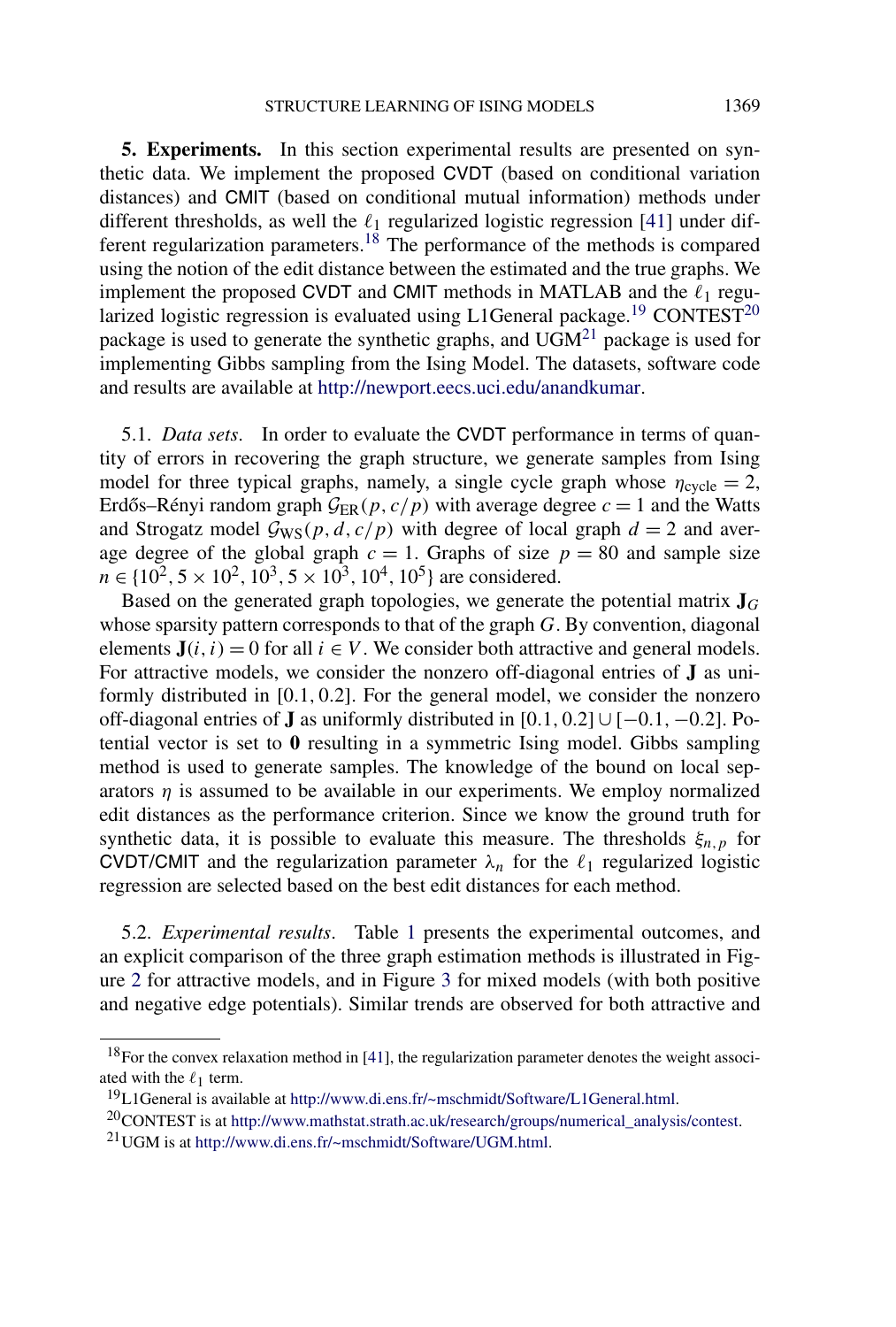#### TABLE 1

<span id="page-24-0"></span>*Normalized edit distance under* CVDT (*based on conditional variation distances*), CMIT (*based on conditional mutual information*) *and* 1 *penalized neighborhood selection on synthetic data from graphs listed above for attractive and mixed Ising models*, *where n denotes the number of samples*

| Graph | $\boldsymbol{n}$ | <b>CVDT</b><br>(attractive) | <b>CMIT</b><br>(attractive) | $\ell_1$ penalty<br>(attractive) | <b>CVDT</b><br>(mixed) | <b>CMIT</b><br>(mixed) | $\ell_1$ penalty<br>(mixed) |
|-------|------------------|-----------------------------|-----------------------------|----------------------------------|------------------------|------------------------|-----------------------------|
| Cycle | $1 \times 10^2$  | 1.0000                      | 1.0000                      | 1.0000                           | 1.0000                 | 1.0000                 | 1.0000                      |
| ER    | $1 \times 10^2$  | 1.0000                      | 1.0000                      | 1.0000                           | 1.0000                 | 1.0000                 | 1.0000                      |
| WS    | $1 \times 10^2$  | 1.0000                      | 1.0000                      | 1.0000                           | 1.0000                 | 1.0000                 | 1.0000                      |
| Cycle | $5 \times 10^2$  | 1.0000                      | 0.5000                      | 1.0000                           | 0.975                  | 0.475                  | 1.0000                      |
| ER    | $5 \times 10^2$  | 1.0000                      | 0.5300                      | 1.0000                           | 0.9189                 | 0.5946                 | 1.0000                      |
| WS    | $5 \times 10^2$  | 1.0000                      | 0.3313                      | 1.0000                           | 1.0000                 | 0.3313                 | 1.0000                      |
| Cycle | $1 \times 10^3$  | 0.7125                      | 0.1750                      | 0.4000                           | 0.7250                 | 0.1500                 | 0.3063                      |
| ER    | $1 \times 10^3$  | 0.7428                      | 0.1020                      | 0.3378                           | 0.6757                 | 0.1351                 | 0.4342                      |
| WS    | $1 \times 10^3$  | 0.9937                      | 0.1438                      | 0.1625                           | 0.9938                 | 0.1438                 | 0.4255                      |
| Cycle | $5 \times 10^3$  | 0.0125                      | 0.0000                      | 0.1937                           | 0.0125                 | 0.0000                 | 0.1500                      |
| ER    | $5 \times 10^3$  | 0.0000                      | 0.0204                      | 0.2031                           | 0.0000                 | 0.1053                 | 0.0000                      |
| WS    | $5 \times 10^3$  | 0.3827                      | 0.0000                      | 0.0312                           | 0.5688                 | 0.0000                 | 0.2671                      |
| Cycle | $1 \times 10^4$  | 0.0000                      | 0.0000                      | 0.0000                           | 0.3063                 | 0.0000                 | 0.0000                      |
| ER    | $1 \times 10^4$  | 0.0000                      | 0.0000                      | 0.0000                           | 0.0000                 | 0.0000                 | 0.0000                      |
| WS    | $1 \times 10^4$  | 0.0000                      | 0.0000                      | 0.0000                           | 0.0000                 | 0.0000                 | 0.0000                      |

mixed models. We note that the edit distance decays as the number of samples increases, as expected. As long as there are enough number of samples (larger than 10,000), all the methods recover the graph structure accurately, that is, with zero error. In terms of the decaying rate of errors, the  $\ell_1$  logistic regression method has a faster rate than CVDT for the Watts–Strogatz graph in all regimes, while for the cycle graph and the Erdős–Rényi graph, the rates for CVDT and the  $\ell_1$  method are alternatively better depending on *n*. However, CMIT has the fastest rate of decay of edit distance for all the three graphs, although theoretically, CVDT has better sample complexity guarantees compared to CMIT; see Theorem [1](#page-11-0) and related remarks. With regard to the running time, CVDT and CMIT are faster for the graphs under consideration, since there is one global threshold to be selected for finding all the edges, while for logistic regression, selection of the regularization parameter needs to be carried out for each neighborhood in the graph. This is especially expensive for large graphs.

**6. Conclusion.** In this paper, we adopted a novel and a unified paradigm for Ising model selection. We presented a simple local algorithm for structure estimation with low computational and sample complexities under a set of mild and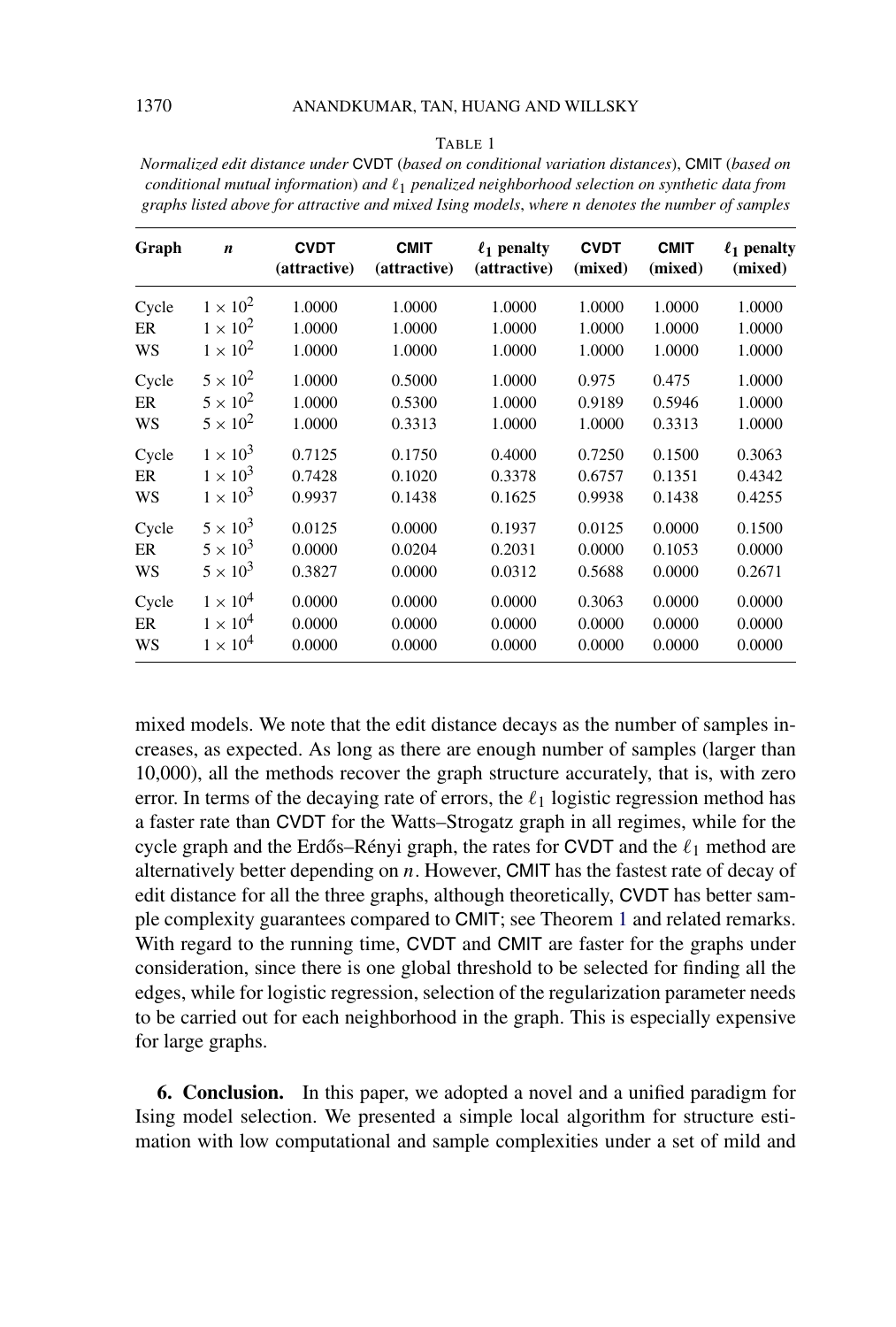<span id="page-25-0"></span>

FIG. 2. CVDT, CMIT *and*  $\ell_1$  *penalized logistic regression on synthetic data from an attractive Ising model*.

transparent conditions. This algorithm succeeds on a wide range of graph ensembles such as the Erdős–Rényi ensemble, small-world networks etc. based on a local separation criterion.

## SUPPLEMENTARY MATERIAL

**Supplement to "High-dimensional structure estimation in Ising models: Local separation criterion"** (DOI: [10.1214/12-AOS1009SUPP;](http://dx.doi.org/10.1214/12-AOS1009SUPP) .pdf). Detailed analysis and proofs.

**Acknowledgments.** The authors thank Sujay Sanghavi (U.T. Austin), Elchanan Mossel (UC Berkeley), Martin Wainwright (UC Berkeley), Sebastien Roch (UCLA), Rui Wu (UIUC) and Divyanshu Vats (U. Minn.) for extensive comments, and Béla Bollobás (Cambridge) for discussions on random graphs.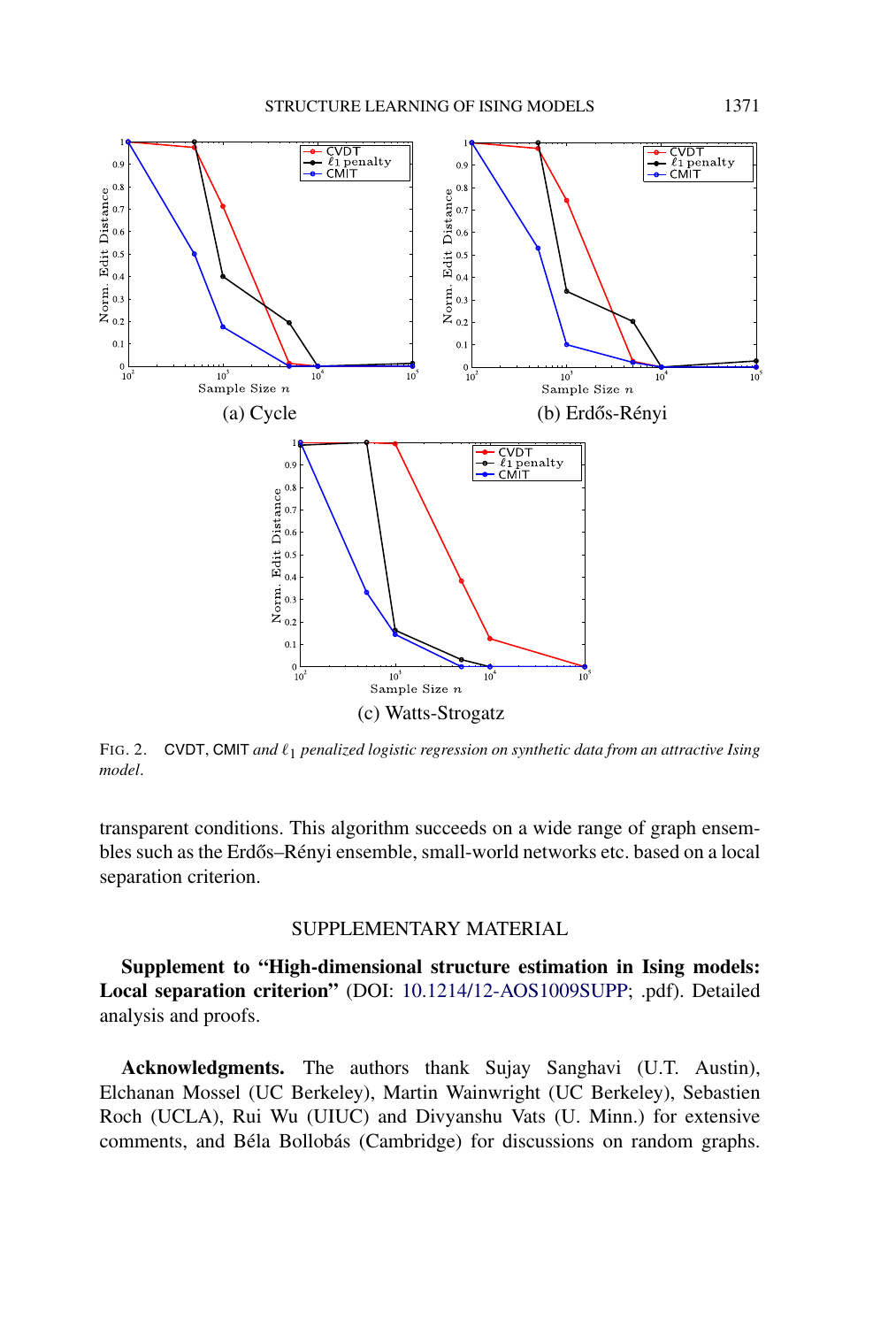<span id="page-26-0"></span>

FIG. 3. CVDT, CMIT *and*  $\ell_1$  *penalized logistic regression on synthetic data from a mixed Ising model* (*with both positive and negative edge potentials*).

The authors thank the anonymous reviewers and the co-editor Peter Bühlmann (ETH) for valuable comments that significantly improved this manuscript.

### **REFERENCES**

- [1] ABBEEL, P., KOLLER, D. and NG, A. Y. (2006). Learning factor graphs in polynomial time and sample complexity. *J*. *Mach*. *Learn*. *Res*. **7** 1743–1788. [MR2274423](http://www.ams.org/mathscinet-getitem?mr=2274423)
- [2] ALBERT, R. and BARABÁSI, A.-L. (2002). Statistical mechanics of complex networks. *Rev*. *Modern Phys*. **74** 47–97. [MR1895096](http://www.ams.org/mathscinet-getitem?mr=1895096)
- [3] ANANDKUMAR, A., TAN, V. Y. F., HUANG, F. and WILLSKY, A. S. (2011). Highdimensional Gaussian graphical model selection: Tractable graph families. Preprint. Available at arXiv[:1107.1270.](http://arxiv.org/abs/1107.1270)
- [4] ANANDKUMAR, A., TAN, V. Y. F., HUANG, F. and WILLSKY, A. S. (2012). Supplement to "High-dimensional structure learning of Ising models: Local separation criterion." DOI[:10.1214/12-AOS1009SUPP](http://dx.doi.org/10.1214/12-AOS1009SUPP).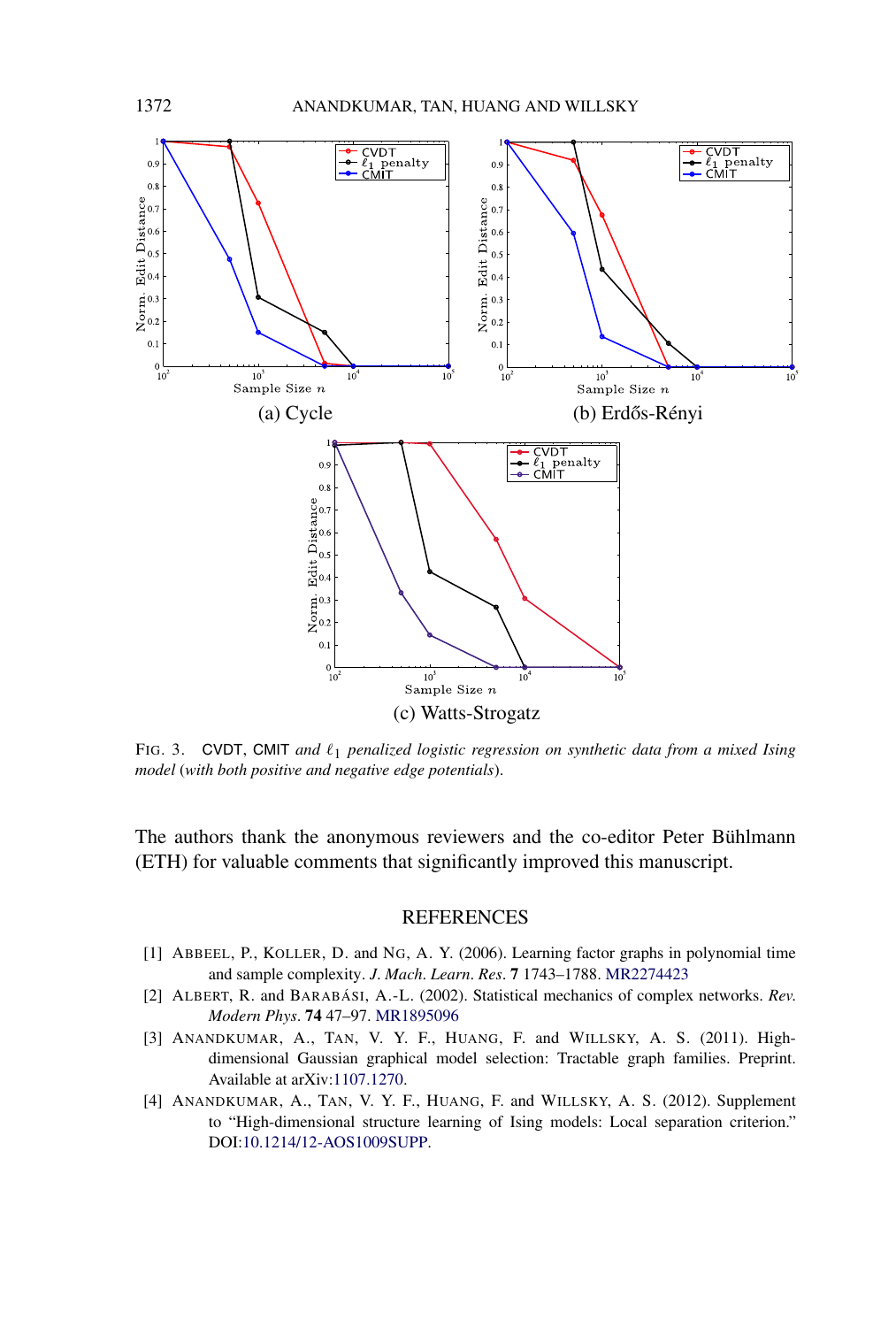- <span id="page-27-0"></span>[5] BAYATI, M., MONTANARI, A. and SABERI, A. (2009). Generating random graphs with large girth. In *Proceedings of the Twentieth Annual ACM-SIAM Symposium on Discrete Algorithms* 566–575. SIAM, Philadelphia, PA. [MR2809261](http://www.ams.org/mathscinet-getitem?mr=2809261)
- [6] BENTO, J. and MONTANARI, A. (2009). Which graphical models are difficult to learn? In *Proc*. *of Neural Information Processing Systems* (*NIPS*).
- [7] BOGDANOV, A., MOSSEL, E. and VADHAN, S. (2008). The complexity of distinguishing Markov random fields. In *Approximation*, *Randomization and Combinatorial Optimization*. *Lecture Notes in Comput*. *Sci*. **5171** 331–342. Springer, Berlin. [MR2538798](http://www.ams.org/mathscinet-getitem?mr=2538798)
- [8] BOLLOBÁS, B. (1985). *Random Graphs*. Academic Press, London. [MR0809996](http://www.ams.org/mathscinet-getitem?mr=0809996)
- [9] BRÉMAUD, P. (1999). *Markov Chains*: *Gibbs Fields*, *Monte Carlo Simulation*, *and Queues*. *Texts in Applied Mathematics* **31**. Springer, New York. [MR1689633](http://www.ams.org/mathscinet-getitem?mr=1689633)
- [10] BRESLER, G., MOSSEL, E. and SLY, A. (2008). Reconstruction of Markov random fields from samples: Some observations and algorithms. In *Approximation*, *Randomization and Combinatorial Optimization*. *Lecture Notes in Computer Science* **5171** 343–356. Springer, Berlin. [MR2538799](http://www.ams.org/mathscinet-getitem?mr=2538799)
- [11] CHANDRASEKARAN, V., PARRILO, P. A. and WILLSKY, A. S. (2010). Latent variable graphical model selection via convex optimization. *Ann. Statist.* To appear. Preprint. Available on ArXiv.
- [12] CHECHETKA, A. and GUESTRIN, C. (2007). Efficient principled learning of thin junction trees. In *Advances in Neural Information Processing Systems* (*NIPS*).
- [13] CHENG, J., GREINER, R., KELLY, J., BELL, D. and LIU, W. (2002). Learning Bayesian networks from data: An information-theory based approach. *Artificial Intelligence* **137** 43– 90. [MR1906473](http://www.ams.org/mathscinet-getitem?mr=1906473)
- [14] CHOI, M. J., LIM, J. J., TORRALBA, A. and WILLSKY, A. S. (2010). Exploiting hierarchical context on a large database of object categories. In *IEEE Conf*. *on Computer Vision and Pattern Recognition* (*CVPR*).
- [15] CHOI, M. J., TAN, V. Y. F., ANANDKUMAR, A. and WILLSKY, A. S. (2011). Learning latent tree graphical models. *J*. *Mach*. *Learn*. *Res*. **12** 1771–1812. [MR2813153](http://www.ams.org/mathscinet-getitem?mr=2813153)
- [16] CHOW, C. and LIU, C. (1968). Approximating Discrete Probability Distributions with Dependence Trees. *IEEE Tran*. *on Information Theory* **14** 462–467.
- [17] CHUNG, F. R. K. (1997). *Spectral Graph Theory*. *CBMS Regional Conference Series in Mathematics* **92**. Published for the Conference Board of the Mathematical Sciences, Washington, DC. [MR1421568](http://www.ams.org/mathscinet-getitem?mr=1421568)
- [18] CHUNG, F. R. K. and LU, L. (2006). *Complex Graphs and Network*. Amer. Math. Soc., Providence, RI.
- [19] COVER, T. M. and THOMAS, J. A. (2006). *Elements of Information Theory*, 2nd ed. Wiley, Hoboken, NJ. [MR2239987](http://www.ams.org/mathscinet-getitem?mr=2239987)
- [20] DOMMERS, S., GIARDINÀ, C. and VAN DER HOFSTAD, R. (2010). Ising models on power-law random graphs. *J*. *Stat*. *Phys*. **141** 1–23.
- [21] DURBIN, R., EDDY, S. R., KROGH, A. and MITCHISON, G. (1999). *Biological Sequence Analysis*: *Probabilistic Models of Proteins and Nucleic Acids*. Cambridge Univ. Press, Cambridge.
- [22] EPPSTEIN, D. (2000). Diameter and treewidth in minor-closed graph families. *Algorithmica* **27** 275–291. [MR1759751](http://www.ams.org/mathscinet-getitem?mr=1759751)
- [23] GALAM, S. (1997). Rational group decision making: A random field Ising model at  $T = 0$ . *Physica A*: *Statistical and Theoretical Physics* **238** 66–80.
- [24] GAMBURD, A., HOORY, S., SHAHSHAHANI, M., SHALEV, A. and VIRÁG, B. (2009). On the girth of random Cayley graphs. *Random Structures Algorithms* **35** 100–117. [MR2532876](http://www.ams.org/mathscinet-getitem?mr=2532876)
- [25] GRABOWSKI, A. and KOSINSKI, R. (2006). Ising-based model of opinion formation in a complex network of interpersonal interactions. *Physica A*: *Statistical Mechanics and Its Applications* **361** 651–664.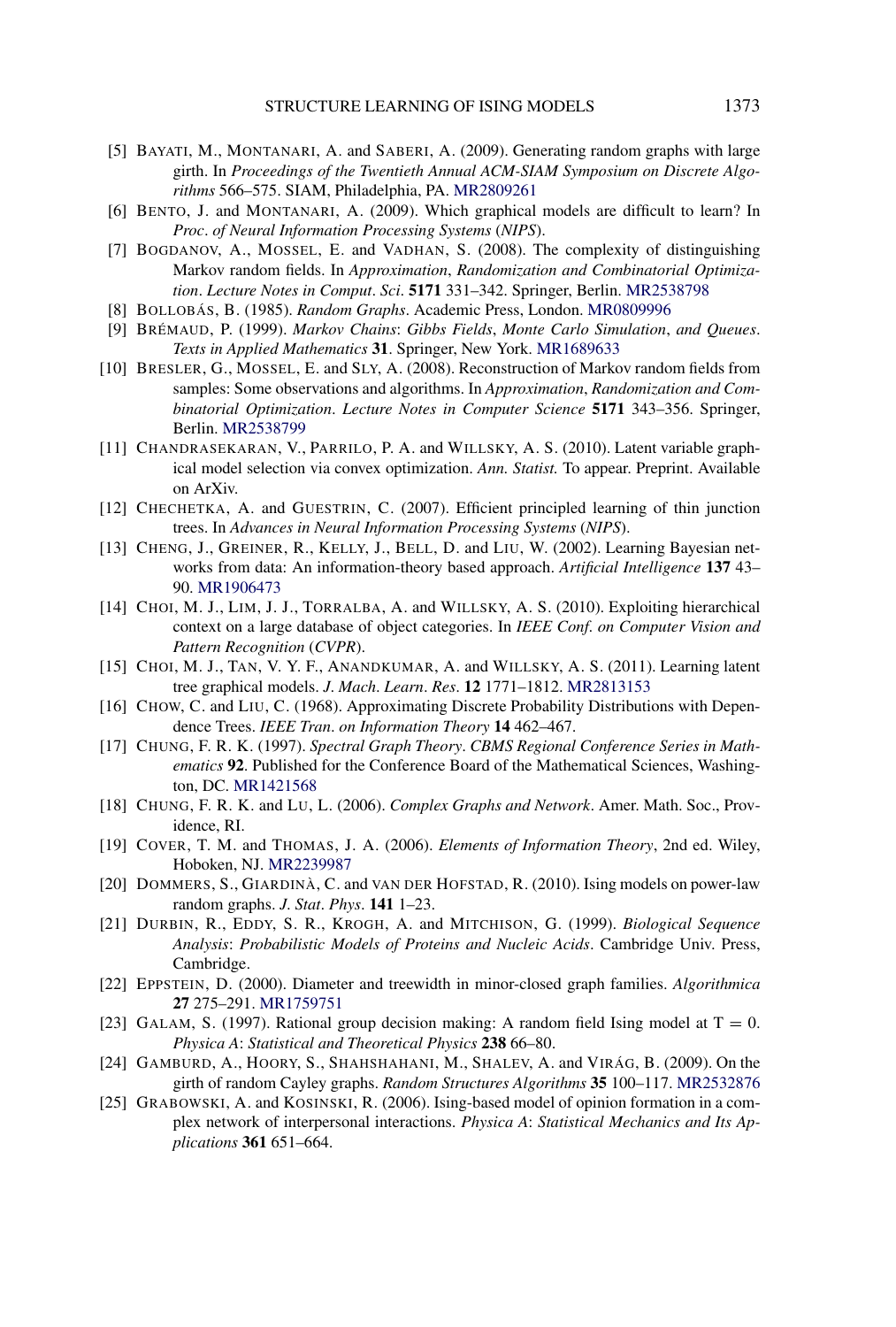- <span id="page-28-0"></span>[26] KALISCH, M. and BÜHLMANN, P. (2007). Estimating high-dimensional directed acyclic graphs with the PC-algorithm. *J*. *Mach*. *Learn*. *Res*. **8** 613–636.
- [27] KARGER, D. and SREBRO, N. (2001). Learning Markov networks: Maximum bounded treewidth graphs. In *Proceedings of the Twelfth Annual ACM-SIAM Symposium on Discrete Algorithms* (*Washington*, *DC*, 2001) 392–401. SIAM, Philadelphia, PA. [MR1958431](http://www.ams.org/mathscinet-getitem?mr=1958431)
- [28] KEARNS, M. J. and VAZIRANI, U. V. (1994). *An Introduction to Computational Learning Theory*. MIT Press, Cambridge, MA. [MR1292868](http://www.ams.org/mathscinet-getitem?mr=1292868)
- [29] KLOKS, T. (1994). Only few graphs have bounded treewidth. *Springer Lecture Notes in Computer Science* **842** 51–60.
- [30] LACIANA, C. E. and ROVERE, S. L. (2010). Ising-like agent-based technology diffusion model: Adoption patterns vs. seeding strategies. *Physica A*: *Statistical Mechanics and Its Applications* **390** 1139–1149.
- [31] LAURITZEN, S. L. (1996). *Graphical Models*. *Oxford Statistical Science Series* **17**. Oxford Univ. Press, New York. [MR1419991](http://www.ams.org/mathscinet-getitem?mr=1419991)
- [32] LEVIN, D. A., PERES, Y. and WILMER, E. L. (2008). *Markov Chains and Mixing Times.* Amer. Math. Soc., Providence, RI.
- [33] LIU, H., XU, M., GU, H., GUPTA, A., LAFFERTY, J. and WASSERMAN, L. (2011). Forest density estimation. *J*. *Mach*. *Learn*. *Res*. **12** 907–951. [MR2786914](http://www.ams.org/mathscinet-getitem?mr=2786914)
- [34] LIU, S., YING, L. and SHAKKOTTAI, S. (2010). Influence maximization in social networks: An ising-model-based approach. In *Proc*. 48*th Annual Allerton Conference on Communication*, *Control*, *and Computing*.
- [35] LOVÁSZ, L., NEUMANN LARA, V. and PLUMMER, M. (1978). Mengerian theorems for paths of bounded length. *Period*. *Math*. *Hungar*. **9** 269–276. [MR0509677](http://www.ams.org/mathscinet-getitem?mr=0509677)
- [36] MCKAY, B. D., WORMALD, N. C. and WYSOCKA, B. (2004). Short cycles in random regular graphs. *Electron*. *J*. *Combin*. **11** Research Paper 66, 12 pp. (electronic). [MR2097332](http://www.ams.org/mathscinet-getitem?mr=2097332)
- [37] MEINSHAUSEN, N. and BÜHLMANN, P. (2006). High-dimensional graphs and variable selection with the lasso. *Ann*. *Statist*. **34** 1436–1462. [MR2278363](http://www.ams.org/mathscinet-getitem?mr=2278363)
- [38] MITLIAGKAS, I. and VISHWANATH, S. (2010). Strong information-theoretic limits for source/model recovery. In *Proc*. 48*th Annual Allerton Conference on Communication*, *Control and Computing*.
- [39] NETRAPALLI, P., BANERJEE, S., SANGHAVI, S. and SHAKKOTTAI, S. (2010). Greedy learning of Markov network structure. In *Proc*. 48*th Annual Allerton Conference on Communication*, *Control and Computing*.
- [40] NEWMAN, M. E. J., WATTS, D. J. and STROGATZ, S. H. (2002). Random graph models of social networks. *Proc*. *Natl*. *Acad*. *Sci*. *USA* **99** 2566–2572.
- [41] RAVIKUMAR, P., WAINWRIGHT, M. J. and LAFFERTY, J. (2010). High-dimensional Ising model selection using  $\ell_1$ -regularized logistic regression. Ann. Statist. 38 1287-1319. [MR2662343](http://www.ams.org/mathscinet-getitem?mr=2662343)
- [42] RAVIKUMAR, P., WAINWRIGHT, M. J., RASKUTTI, G. and YU, B. (2011). High-dimensional covariance estimation by minimizing 1-penalized log-determinant divergence. *Electron*. *J*. *Stat*. **5** 935–980. [MR2836766](http://www.ams.org/mathscinet-getitem?mr=2836766)
- [43] SANTHANAM, N. P. and WAINWRIGHT, M. J. (2008). Information-theoretic limits of highdimensional model selection. In *International Symposium on Information Theory*.
- [44] SPIRTES, P. and MEEK, C. (1995). Learning Bayesian networks with discrete variables from data. In *Proc*. *of Intl*. *Conf*. *on Knowledge Discovery and Data Mining* 294–299.
- [45] TAN, V. Y. F., ANANDKUMAR, A., TONG, L. and WILLSKY, A. S. (2011). A large-deviation analysis of the maximum-likelihood learning of Markov tree structures. *IEEE Trans*. *Inform*. *Theory* **57** 1714–1735. [MR2815845](http://www.ams.org/mathscinet-getitem?mr=2815845)
- [46] TAN, V. Y. F., ANANDKUMAR, A. and WILLSKY, A. S. (2010). Learning Gaussian tree models: Analysis of error exponents and extremal structures. *IEEE Trans*. *Signal Process*. **58** 2701–2714. [MR2789417](http://www.ams.org/mathscinet-getitem?mr=2789417)